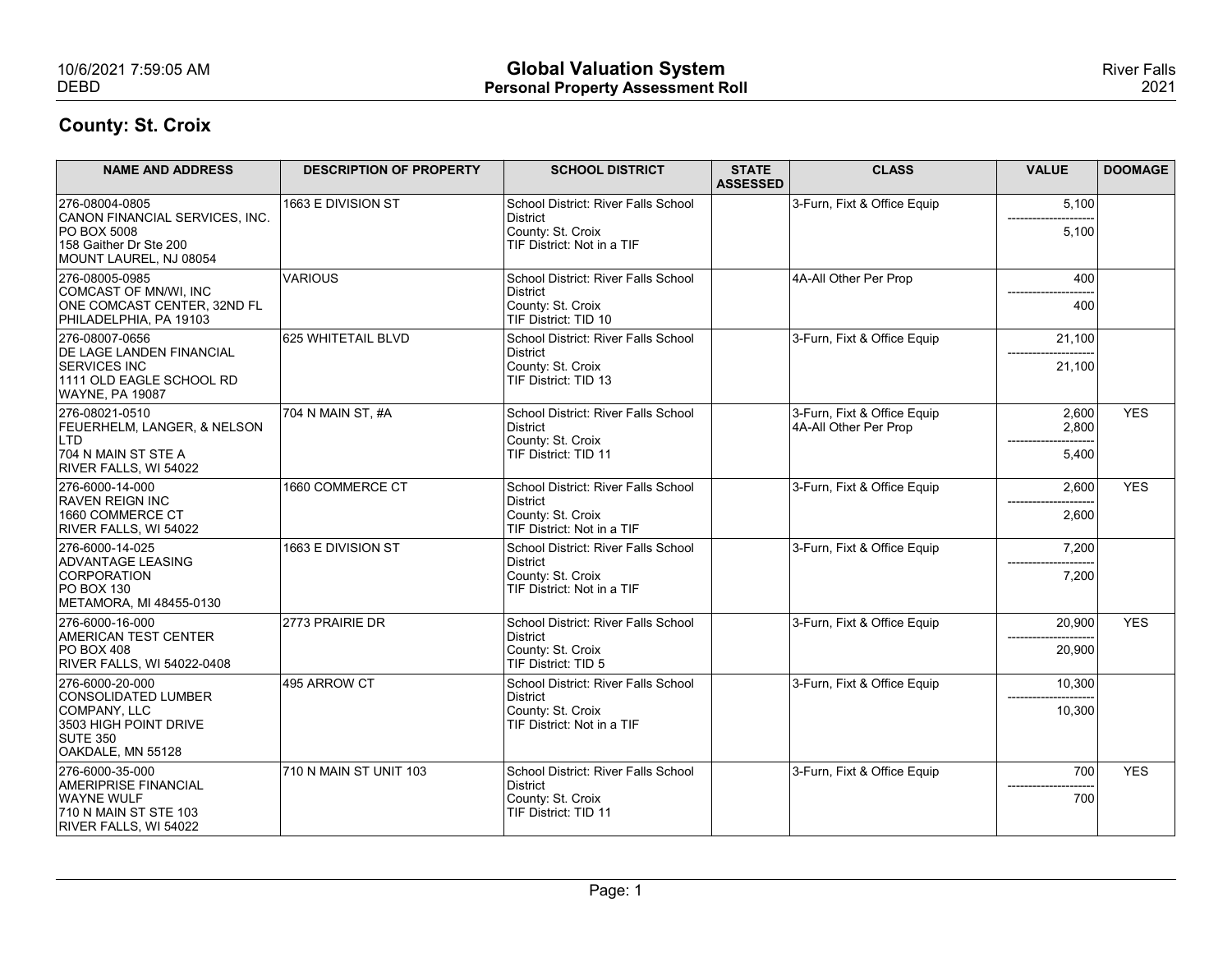| 10/6/2021 7:59:05 AM                                                                                                            |                                | <b>Global Valuation System</b>                                                                     |                                 |                                                      |                                   | <b>River Falls</b> |
|---------------------------------------------------------------------------------------------------------------------------------|--------------------------------|----------------------------------------------------------------------------------------------------|---------------------------------|------------------------------------------------------|-----------------------------------|--------------------|
| <b>DEBD</b>                                                                                                                     |                                | <b>Personal Property Assessment Roll</b>                                                           |                                 |                                                      |                                   | 2021               |
| <b>County: St. Croix</b>                                                                                                        |                                |                                                                                                    |                                 |                                                      |                                   |                    |
| <b>NAME AND ADDRESS</b>                                                                                                         | <b>DESCRIPTION OF PROPERTY</b> | <b>SCHOOL DISTRICT</b>                                                                             | <b>STATE</b><br><b>ASSESSED</b> | <b>CLASS</b>                                         | <b>VALUE</b>                      | <b>DOOMAGE</b>     |
| 276-6000-45-000<br><b>BOB &amp; STEVE BP</b><br>1553 PAULSON RD<br>RIVER FALLS, WI 54022                                        | 1553 PAULSON RD                | School District: River Falls School<br>District<br>County: St. Croix<br>TIF District: Not in a TIF |                                 | 4A-All Other Per Prop                                | 200<br>200                        |                    |
| 276-6000-50-000<br><b>BOB &amp; STEVE BP</b><br>700 N MAIN ST<br>RIVER FALLS, WI 54022                                          | 700 N MAIN ST                  | School District: River Falls School<br>District<br>County: St. Croix<br>TIF District: Not in a TIF |                                 | 4A-All Other Per Prop                                | 200<br>200                        |                    |
| 276-6000-58-000<br>APH STORES, INC<br>PO BOX 1338<br>ST. CLOUD, MN 56302-1338                                                   | 658 N MAIN ST                  | School District: River Falls School<br>District<br>County: St. Croix<br>TIF District: TID 11       |                                 | 3-Furn, Fixt & Office Equip                          | 12,700<br>12,700                  |                    |
| 276-6000-90-000<br><b>BAKKEN-YOUNG FUNERAL &amp;</b><br><b>CREMATION SERVICES</b><br>805 E DIVISION ST<br>RIVER FALLS, WI 54022 | 805 E DIVISION ST              | School District: River Falls School<br>District<br>County: St. Croix<br>TIF District: Not in a TIF |                                 | 3-Furn, Fixt & Office Equip<br>4A-All Other Per Prop | 1,900<br>1,000<br>2,900           |                    |
| 276-6001-60-000<br>EUROFINS BIODIAGNOSTICS INC<br>2200 RITTENHOUSE ST STE #175<br>DES MOINES, IA 50321                          | 507 HIGHLAND DR                | School District: River Falls School<br>District<br>County: St. Croix<br>TIF District: TID 5        |                                 | 3-Furn, Fixt & Office Equip<br>4A-All Other Per Prop | 1,547,400<br>686,600<br>2,234,000 |                    |
| 276-6002-25-000<br>BYE, GOFF & ROHDE, LTD<br><b>ANNETTE M THOLE</b><br><b>PO BOX 167</b><br><b>RIVER FALLS, WI 54022-0167</b>   | 258 RIVERSIDE DR               | School District: River Falls School<br>District<br>County: St. Croix<br>TIF District: Not in a TIF |                                 | 3-Furn, Fixt & Office Equip<br>4A-All Other Per Prop | 68,300<br>2,300<br>70,600         |                    |
| 276-6002-40-000<br>NATIONAL ENTERTAINMENT<br>NETWORK, LLC<br>325 INTERLOCKEN PKWY B<br>BROOMFIELD, CO 80021-8043                | 1174 N MAIN ST                 | School District: River Falls School<br>District<br>County: St. Croix<br>TIF District: Not in a TIF |                                 | 3-Furn, Fixt & Office Equip                          | 500<br>500                        |                    |
| 276-6002-75-000<br>COCA-COLA COMPANY, THE<br><b>PO BOX 1734</b><br>FOUNTAIN PROPERTY TAX - USA 8<br>ATLANTA, GA 30301           | <b>VARIOUS</b>                 | School District: River Falls School<br>District<br>County: St. Croix<br>TIF District: Not in a TIF |                                 | 4A-All Other Per Prop                                | 12,900<br>12,900                  |                    |
| 276-6003-50-000<br>CORPORATE SERVICES INC<br>208 KISHWAUKEE ST<br>ROCKFORD, IL 61104                                            | 710 N MAIN ST UNIT 201         | School District: River Falls School<br>District<br>County: St. Croix<br>TIF District: TID 11       |                                 | 3-Furn, Fixt & Office Equip<br>4A-All Other Per Prop | 100<br>100<br>200                 |                    |
| 276-6003-60-000<br>COUNTRY INN RIVER FALLS<br>1525 COMMERCE CT<br>RIVER FALLS, WI 54022                                         | 1525 COMMERCE CT               | School District: River Falls School<br>District<br>County: St. Croix<br>TIF District: Not in a TIF |                                 | 3-Furn, Fixt & Office Equip<br>4A-All Other Per Prop | 69,500<br>1,600<br>71,100         | <b>YES</b>         |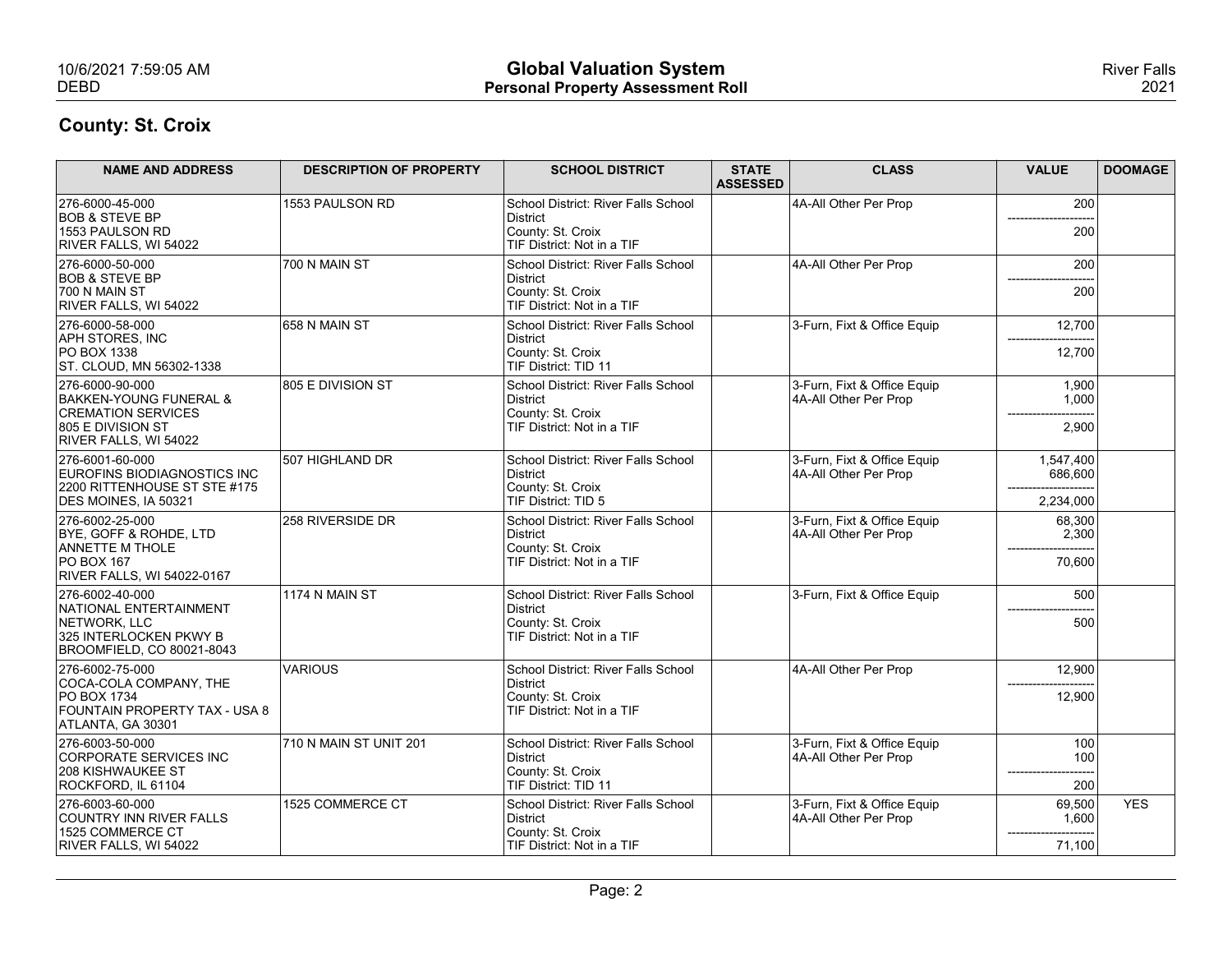| 10/6/2021 7:59:05 AM                                                      |                                | <b>Global Valuation System</b>                              |                                 |                                                      |                  | <b>River Falls</b> |
|---------------------------------------------------------------------------|--------------------------------|-------------------------------------------------------------|---------------------------------|------------------------------------------------------|------------------|--------------------|
| <b>DEBD</b>                                                               |                                | <b>Personal Property Assessment Roll</b>                    |                                 |                                                      |                  | 2021               |
| <b>County: St. Croix</b>                                                  |                                |                                                             |                                 |                                                      |                  |                    |
| <b>NAME AND ADDRESS</b>                                                   | <b>DESCRIPTION OF PROPERTY</b> | <b>SCHOOL DISTRICT</b>                                      | <b>STATE</b><br><b>ASSESSED</b> | <b>CLASS</b>                                         | <b>VALUE</b>     | <b>DOOMAGE</b>     |
| 276-6003-75-000<br>DALE'S SERVICE INC                                     | 706 ST CROIX ST                | School District: River Falls School<br>District             |                                 | 3-Furn, Fixt & Office Equip<br>4A-All Other Per Prop | 4,400<br>200     |                    |
| <b>RAY/MARY BETH WILLIAMS</b><br>706 ST CROIX ST<br>RIVER FALLS, WI 54022 |                                | County: St. Croix<br>TIF District: Not in a TIF             |                                 |                                                      | 4,600            |                    |
| 276-6003-80-000<br>DAVE'S AUTO & TRANSMISSION                             | 1597 COMMERCE CT               | School District: River Falls School<br>District             |                                 | 3-Furn, Fixt & Office Equip                          | 6,700            |                    |
| <b>DAVE PAULSON</b><br>1597 COMMERCE CT<br>RIVER FALLS, WI 54022          |                                | County: St. Croix<br>TIF District: Not in a TIF             |                                 |                                                      | 6,700            |                    |
| 276-6003-82-000<br>KINGDOM BUSINESS INC                                   | 1587 PAULSON RD                | School District: River Falls School<br>District             |                                 | 3-Furn, Fixt & Office Equip<br>4A-All Other Per Prop | 8,000<br>8,600   | <b>YES</b>         |
| 11236 86TH AVE N<br>MAPLE GROVE, MN 55369                                 |                                | County: St. Croix<br>TIF District: Not in a TIF             |                                 |                                                      | 16,600           |                    |
| 276-6003-84-200<br><b>DEVINE LIQUORS</b>                                  | 703 N MAIN ST UNIT B           | School District: River Falls School<br>District             |                                 | 3-Furn, Fixt & Office Equip<br>4A-All Other Per Prop | 6,300<br>3,700   | <b>YES</b>         |
| 703B N MAIN ST<br>RIVER FALLS, WI 54022                                   |                                | County: St. Croix<br>TIF District: Not in a TIF             |                                 |                                                      | 10,000           |                    |
| 276-6003-85-000<br>DIRECTV, LLC                                           | VARIOUS                        | School District: River Falls School<br>District             |                                 | 3-Furn, Fixt & Office Equip                          | 10,000<br>------ |                    |
| 1010 PINE ST 9E-L-01<br>ST LOUIS, MO 63101                                |                                | County: St. Croix<br>TIF District: Not in a TIF             |                                 |                                                      | 10,000           |                    |
| 276-6004-00-000<br><b>DISH NETWORK, LLC</b>                               | VARIOUS                        | School District: River Falls School<br>District             |                                 | 3-Furn, Fixt & Office Equip                          | 4,700            |                    |
| <b>PO BOX 6623</b><br>ENGLEWOOD, CO 80155-6623                            |                                | County: St. Croix<br>TIF District: Not in a TIF             |                                 |                                                      | 4,700            |                    |
| 276-6004-25-000<br>GUINN, VINOPAL, & ZAHRADKA, LLP                        | 715 N MAIN ST                  | School District: River Falls School<br>District             |                                 | 3-Furn, Fixt & Office Equip                          | 26,500           | <b>YES</b>         |
| 110 E THIRD ST<br>NEW RICHMOND, WI 54017                                  |                                | County: St. Croix<br>TIF District: Not in a TIF             |                                 |                                                      | 26,500           |                    |
| 276-6004-30-000<br>EDWARD D JONES & CO LP                                 | 258 1/2 RIVERSIDE DR           | School District: River Falls School<br>District             |                                 | 3-Furn, Fixt & Office Equip<br>4A-All Other Per Prop | 2,400<br>2,400   |                    |
| BRANCH 18190<br>PO BOX 66528                                              |                                | County: St. Croix<br>TIF District: Not in a TIF             |                                 |                                                      | 4,800            |                    |
| ST LOUIS, MO 63166-6528<br>276-6004-40-000                                | 183 E POMEROY ST               | School District: River Falls School                         |                                 | 3-Furn, Fixt & Office Equip                          | 19,000           |                    |
| <b>RIVER FALLS EYE SURGERY &amp;</b><br>LASER CENTER, INC                 |                                | District<br>County: St. Croix<br>TIF District: Not in a TIF |                                 |                                                      | 19,000           |                    |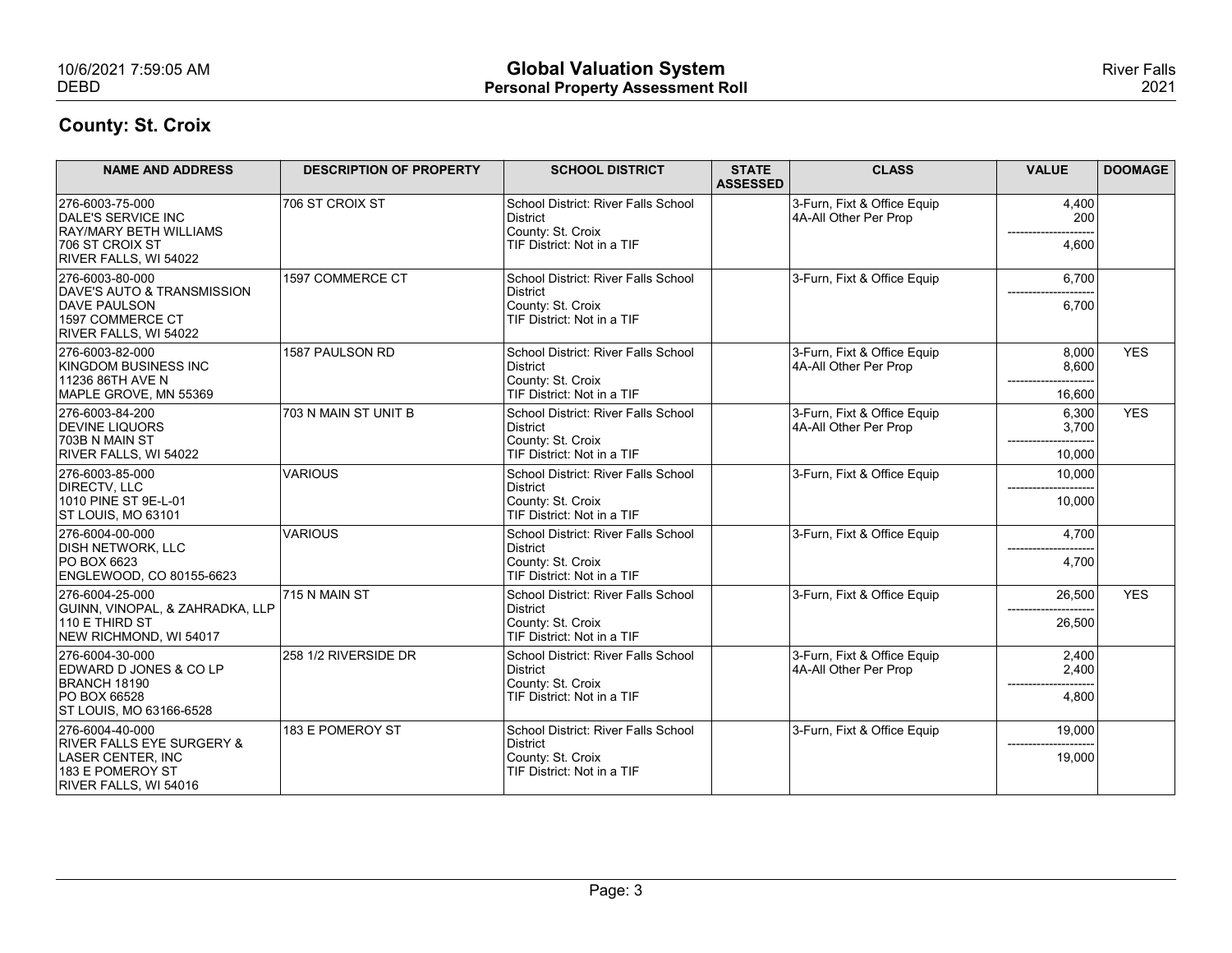| 10/6/2021 7:59:05 AM<br><b>DEBD</b>                                                                                                                    |                                | <b>Global Valuation System</b><br><b>Personal Property Assessment Roll</b>                         |                                 |                                                      |                               | <b>River Falls</b><br>2021 |
|--------------------------------------------------------------------------------------------------------------------------------------------------------|--------------------------------|----------------------------------------------------------------------------------------------------|---------------------------------|------------------------------------------------------|-------------------------------|----------------------------|
| <b>County: St. Croix</b>                                                                                                                               |                                |                                                                                                    |                                 |                                                      |                               |                            |
| <b>NAME AND ADDRESS</b>                                                                                                                                | <b>DESCRIPTION OF PROPERTY</b> | <b>SCHOOL DISTRICT</b>                                                                             | <b>STATE</b><br><b>ASSESSED</b> | <b>CLASS</b>                                         | <b>VALUE</b>                  | <b>DOOMAGE</b>             |
| 276-6004-49-025<br><b>FIFTH THIRD BANK</b><br><b>CURRENCY PROCESSING</b><br>SOLUTIONS<br>38 FOUNTAIN SQUARE PLAZA<br>MD 1090R9<br>CINCINNATI, OH 45263 | 1287 N MAIN ST                 | School District: River Falls School<br>District<br>County: St. Croix<br>TIF District: Not in a TIF |                                 | 3-Furn, Fixt & Office Equip                          | 1,400<br>1,400                |                            |
| 276-6004-59-025<br><b>WELLS FARGO VENDOR FINANCIAL</b><br><b>SERVICES LLC</b><br>PO BOX 36200<br>BILLINGS, MT 59107-6200                               | <b>VARIOUS</b>                 | School District: River Falls School<br>District<br>County: St. Croix<br>TIF District: Not in a TIF |                                 | 3-Furn, Fixt & Office Equip                          | 28,000<br>28,000              |                            |
| 276-6004-95-000<br><b>RIVER FALLS PROPERTY</b><br><b>INVESTMENT LLC</b><br>801 BROAD ST STE 300<br>CHATTANOOGA, TN 37402                               | 1663 E DIVISION ST             | School District: River Falls School<br>District<br>County: St. Croix<br>TIF District: Not in a TIF |                                 | 3-Furn, Fixt & Office Equip                          | 32,900<br>32,900              | <b>YES</b>                 |
| 276-6005-00-000<br>RIVER FALLS HEALTHCARE LLC<br>801 BROAD ST STE 300<br>CHATTANOOGA, TN 37402                                                         | 1663 E DIVISION ST             | School District: River Falls School<br>District<br>County: St. Croix<br>TIF District: Not in a TIF |                                 | 3-Furn, Fixt & Office Equip<br>4A-All Other Per Prop | 94,800<br>11,000<br>105,800   | <b>YES</b>                 |
| 276-6005-10-000<br><b>GREATAMERICA FINANCIAL</b><br>SERVICES CORP<br>625 1ST ST SE, STE 800<br>CEDAR RAPIDS, IA 54201                                  | VARIOUS                        | School District: River Falls School<br>District<br>County: St. Croix<br>TIF District: Not in a TIF |                                 | 3-Furn, Fixt & Office Equip                          | 20,200<br>20,200              |                            |
| 276-6005-15-000<br>W. PEYTON COMPANY, INC<br><b>DBA GREAT CLIPS</b><br>5832 LINCOLN DR<br>Ste 285<br>EDINA, MN 55436                                   | 1680 COMMERCE CT               | School District: River Falls School<br>District<br>County: St. Croix<br>TIF District: Not in a TIF |                                 | 3-Furn, Fixt & Office Equip<br>4A-All Other Per Prop | 4,000<br>500<br>4,500         |                            |
| 276-6005-40-000<br>HALLMARK MARKETING COMPANY,<br>LLC<br> PO BOX 419479 - TAX #407<br>KANSAS CITY, MO 64141-6479                                       | VARIOUS                        | School District: River Falls School<br>District<br>County: St. Croix<br>TIF District: Not in a TIF |                                 | 3-Furn, Fixt & Office Equip                          | 3,900<br>-----------<br>3,900 | <b>YES</b>                 |
| 276-6005-60-000<br><b>HARMONY HAIR DESIGN</b><br>MELODIE NEEDHAM<br>717 N MAIN ST<br>RIVER FALLS, WI 54022                                             | 717 N MAIN ST                  | School District: River Falls School<br>District<br>County: St. Croix<br>TIF District: Not in a TIF |                                 | 3-Furn, Fixt & Office Equip                          | 1,400<br>1,400                | <b>YES</b>                 |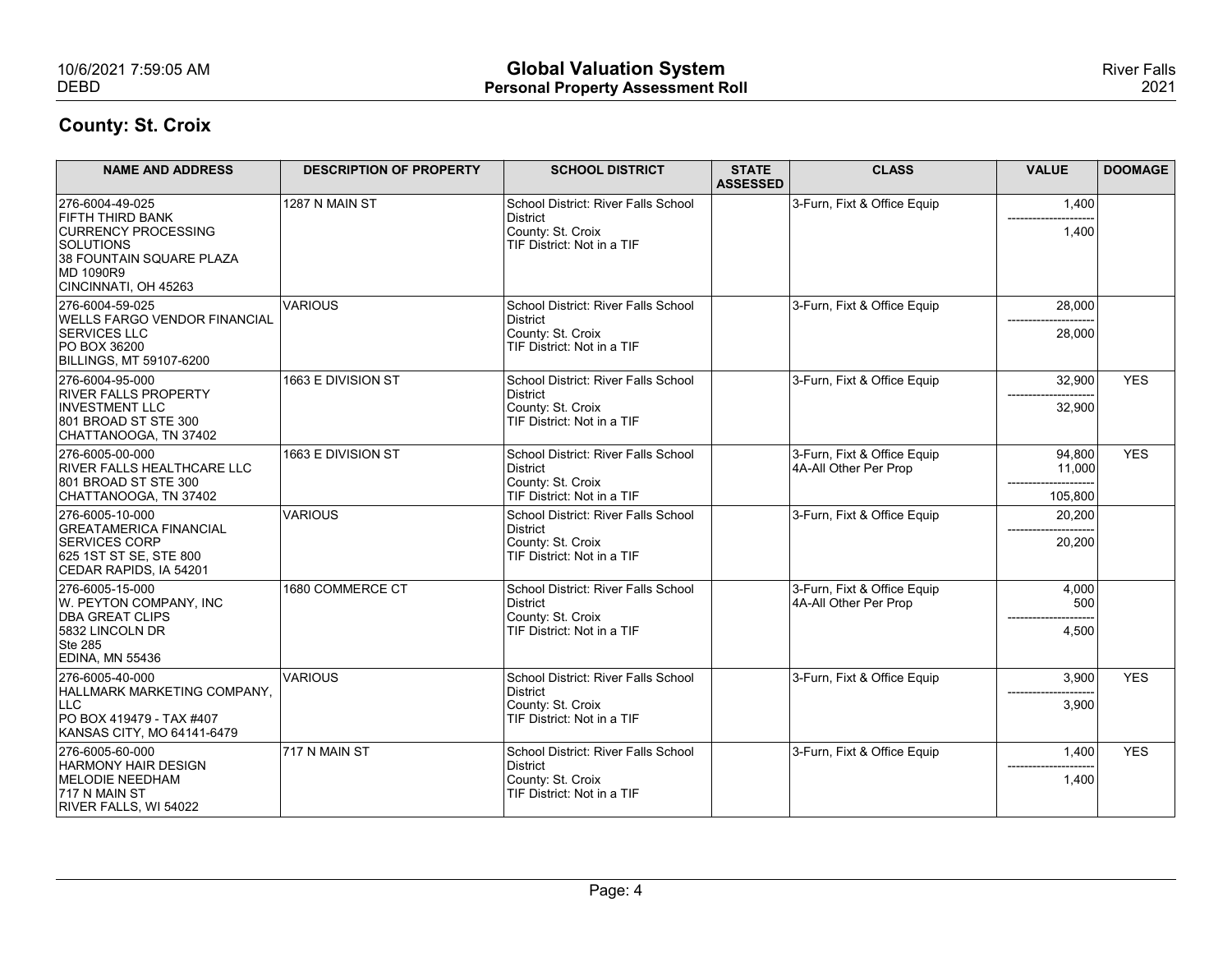| 10/6/2021 7:59:05 AM<br><b>DEBD</b>                                                                                                         |                                | <b>Global Valuation System</b><br><b>Personal Property Assessment Roll</b>                         |                                 |                                                                                |                                        | <b>River Falls</b><br>2021 |
|---------------------------------------------------------------------------------------------------------------------------------------------|--------------------------------|----------------------------------------------------------------------------------------------------|---------------------------------|--------------------------------------------------------------------------------|----------------------------------------|----------------------------|
| <b>County: St. Croix</b>                                                                                                                    |                                |                                                                                                    |                                 |                                                                                |                                        |                            |
| <b>NAME AND ADDRESS</b>                                                                                                                     | <b>DESCRIPTION OF PROPERTY</b> | <b>SCHOOL DISTRICT</b>                                                                             | <b>STATE</b><br><b>ASSESSED</b> | <b>CLASS</b>                                                                   | <b>VALUE</b>                           | <b>DOOMAGE</b>             |
| 276-6005-90-000<br>HR HEARING, LLC DBA SONUS<br><b>SF0003</b><br><b>RYAN HUMMEL</b><br>839 5TH ST                                           | 1692 COMMERCE CT               | School District: River Falls School<br>District<br>County: St. Croix<br>TIF District: Not in a TIF |                                 | 3-Furn, Fixt & Office Equip<br>4A-All Other Per Prop                           | 2,500<br>800<br>3,300                  |                            |
| HASTINGS, MN 55033<br>276-6006-00-000<br>HUTSELL, RICHARD & BARBARA<br>2183 RUSHMORE DR<br>RIVER FALLS, WI 54022                            | 654 N MAIN ST                  | School District: River Falls School<br>District<br>County: St. Croix<br>TIF District: Not in a TIF |                                 | 3-Furn, Fixt & Office Equip                                                    | 3,500<br>3,500                         | <b>YES</b>                 |
| 276-6007-00-000<br><b>LEAH SAUFL</b><br><b>RURAL MUTUAL INSURANCE OF</b><br><b>RIVER FALLS</b><br>158 E POMEROY ST<br>RIVER FALLS, WI 54022 | 158 E POMEROY ST               | School District: River Falls School<br>District<br>County: St. Croix<br>TIF District: TID 11       |                                 | 3-Furn, Fixt & Office Equip                                                    | 1,800<br>--------------------<br>1,800 |                            |
| 276-6007-15-000<br>JERRY WILKENS, INC<br>JERRY WILKENS<br>657 N MAIN ST<br>RIVER FALLS, WI 54022                                            | 657 N MAIN ST                  | School District: River Falls School<br>District<br>County: St. Croix<br>TIF District: TID 11       |                                 | 3-Furn, Fixt & Office Equip                                                    | 400<br>400                             | <b>YES</b>                 |
| 276-6007-60-000<br>KINNI CREEK LODGE OUTFITTERS<br><b>PAIGE OLSON</b><br>545 N MAIN ST<br>RIVER FALLS, WI 54022                             | 545 N MAIN ST                  | School District: River Falls School<br>District<br>County: St. Croix<br>TIF District: Not in a TIF |                                 | 1-Boats and Watercraft<br>3-Furn, Fixt & Office Equip<br>4A-All Other Per Prop | 2,800<br>600<br>1,500<br>4,900         | <b>YES</b>                 |
| 276-6007-63-000<br><b>GRACE HEALTHCARE</b><br>DALIA SUMMERHOR<br>801 BROAD ST #300<br>CHATTANOOGA, TN 37402                                 | 1663 E DIVISION ST             | School District: River Falls School<br>District<br>County: St. Croix<br>TIF District: Not in a TIF |                                 | 4B-Improv (Bldgs) leased land                                                  | 2,368,400<br>2,368,400                 | <b>YES</b>                 |
| 276-6007-65-000<br>KINNIC VET SERVICES<br>DR JENNIFER BELZ<br>1333 N MAIN ST<br>RIVER FALLS, WI 54022                                       | 1333 N MAIN ST                 | School District: River Falls School<br>District<br>County: St. Croix<br>TIF District: Not in a TIF |                                 | 3-Furn, Fixt & Office Equip                                                    | 188,000<br>188,000                     | <b>YES</b>                 |
| 276-6007-68-000<br>KWIK TRIP, INC #453<br>1626 OAK STREET<br>LA CROSSE, WI 54602                                                            | 1238 N MAIN ST                 | School District: River Falls School<br>District<br>County: St. Croix<br>TIF District: Not in a TIF |                                 | 3-Furn, Fixt & Office Equip<br>4A-All Other Per Prop                           | 98,100<br>18,600<br>116,700            |                            |
| 276-6007-70-000<br>LABONE LLC<br><b>GENERAL FINANCIAL &amp; TAX</b><br><b>PO BOX 6448</b><br>ELGRIN, IL 60121                               | 1687 E DIVISION ST             | School District: River Falls School<br>District<br>County: St. Croix<br>TIF District: Not in a TIF |                                 | 3-Furn, Fixt & Office Equip<br>4A-All Other Per Prop                           | 1,000<br>2,400<br>-----------<br>3,400 |                            |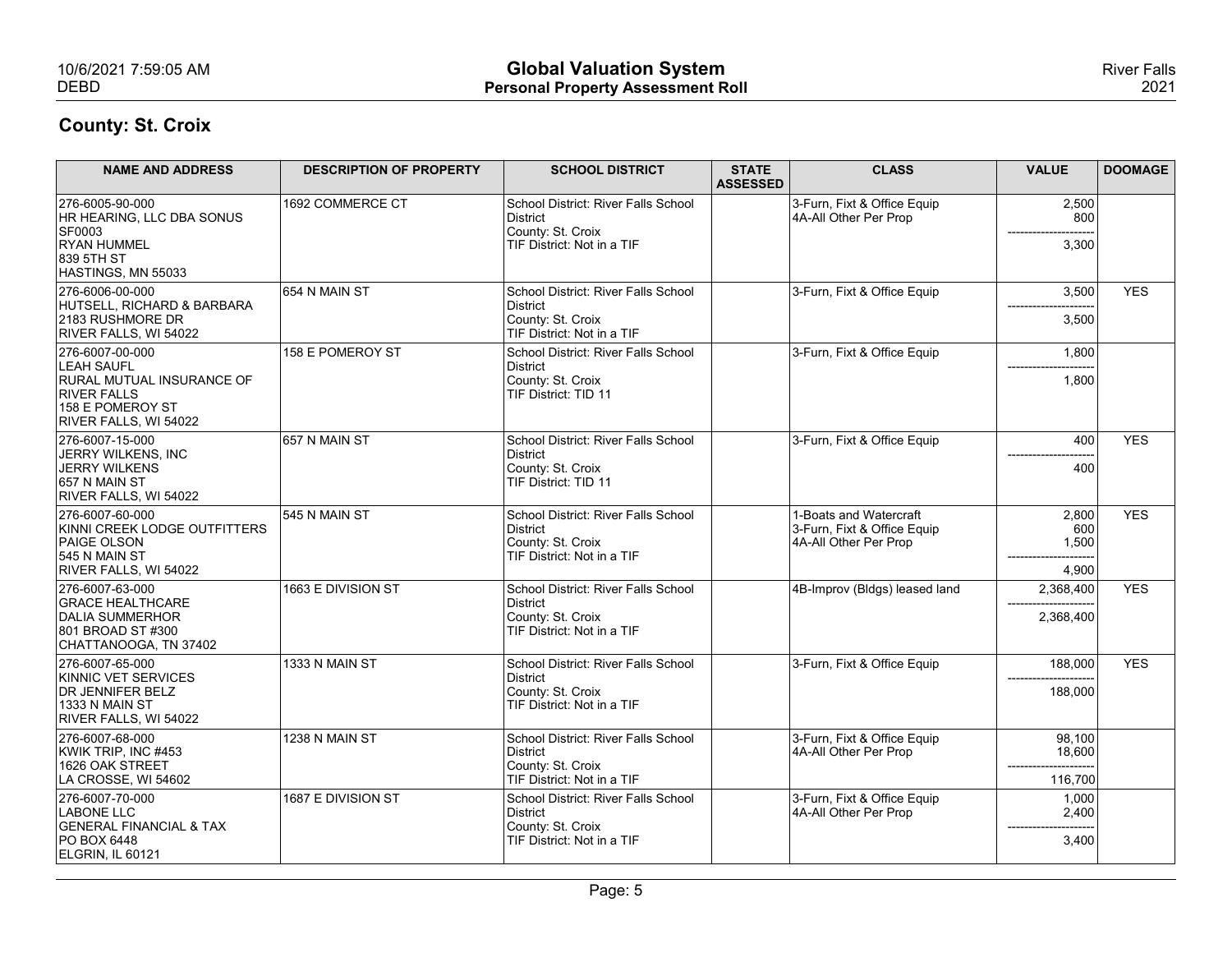| 10/6/2021 7:59:05 AM                                                     |                                | <b>Global Valuation System</b>                              |                 |                                                      |                               | <b>River Falls</b> |
|--------------------------------------------------------------------------|--------------------------------|-------------------------------------------------------------|-----------------|------------------------------------------------------|-------------------------------|--------------------|
| <b>DEBD</b>                                                              |                                | <b>Personal Property Assessment Roll</b>                    |                 |                                                      |                               | 2021               |
| <b>County: St. Croix</b>                                                 |                                |                                                             |                 |                                                      |                               |                    |
| <b>NAME AND ADDRESS</b>                                                  | <b>DESCRIPTION OF PROPERTY</b> | <b>SCHOOL DISTRICT</b>                                      | <b>STATE</b>    | <b>CLASS</b>                                         | <b>VALUE</b>                  | <b>DOOMAGE</b>     |
|                                                                          |                                |                                                             | <b>ASSESSED</b> |                                                      |                               |                    |
| 276-6007-75-000<br>LITTLE ADVENTURES MAPLE                               | 708 WHITETAIL BLVD             | School District: River Falls School<br>District             |                 | 3-Furn, Fixt & Office Equip                          | 7,300                         | <b>YES</b>         |
| <b>RIDGE, LLC</b><br>708 WHITETAIL BLVD                                  |                                | County: St. Croix<br>TIF District: TID 5                    |                 |                                                      | 7,300                         |                    |
| RIVER FALLS, WI 54022<br>276-6007-85-000                                 | 1010 N MAIN ST                 | School District: River Falls School                         |                 | 3-Furn, Fixt & Office Equip                          | 12,300                        |                    |
| LUND BUILDERS INC<br><b>TODD KUCHERA</b>                                 |                                | District<br>County: St. Croix                               |                 | 4A-All Other Per Prop                                | 1,400                         |                    |
| <b>1010 N MAIN ST</b><br>RIVER FALLS, WI 54022                           |                                | TIF District: TID 11                                        |                 |                                                      | 13,700                        |                    |
| 276-6007-90-000                                                          | 258 RIVERSIDE DR               | School District: River Falls School                         |                 | 3-Furn, Fixt & Office Equip                          | 9,000                         |                    |
| QUADIENT LEASING USA INC FKA<br>MAILFINANCE INC<br>478 WHEELERS FARMS RD |                                | District<br>County: St. Croix<br>TIF District: Not in a TIF |                 |                                                      | --------------------<br>9,000 |                    |
| MILFORD, CT 06461                                                        |                                |                                                             |                 |                                                      |                               |                    |
| 276-6008-30-000<br>MCDONALD'S                                            | 1505 PAULSON RD                | School District: River Falls School<br>District             |                 | 3-Furn, Fixt & Office Equip<br>4A-All Other Per Prop | 99,000<br>40,400              |                    |
| <b>HOEFT MANAGEMENT</b><br>CORPORATION                                   |                                | County: St. Croix<br>TIF District: Not in a TIF             |                 |                                                      | 139,400                       |                    |
| 445 SUNRISE CIR<br>HUDSON, WI 54016                                      |                                |                                                             |                 |                                                      |                               |                    |
| 276-6008-40-000<br><b>KRISTO ORTHODONTICS</b>                            | 1561 COMMERCE CT UNIT 200      | School District: River Falls School<br>District             |                 | 3-Furn, Fixt & Office Equip                          | 42,200                        |                    |
| 3902 OAKWOOD HILLS PKWY<br>EAU CLAIRE, WI 54701                          |                                | County: St. Croix<br>TIF District: Not in a TIF             |                 |                                                      | 42,200                        |                    |
| 276-6008-80-100                                                          | 258 RIVERSIDE DR               | School District: River Falls School                         |                 | 3-Furn, Fixt & Office Equip                          | 200                           |                    |
| QUADIENT INC FKA NEOPOST USA<br>$ $ INC                                  |                                | District<br>County: St. Croix                               |                 |                                                      | 200                           |                    |
| 478 WHEELERS FARMS RD<br>MILFORD, CT 06461                               |                                | TIF District: Not in a TIF                                  |                 |                                                      |                               |                    |
| 276-6008-90-100<br>OSO CLEAN                                             | 265 MOUND VIEW RD UNIT 6       | School District: River Falls School<br>District             |                 | 3-Furn, Fixt & Office Equip                          | 2,900                         | <b>YES</b>         |
| 265 MOUND VIEW RD UNIT 6<br>RIVER FALLS, WI 54022                        |                                | County: St. Croix<br>TIF District: Not in a TIF             |                 |                                                      | 2,900                         |                    |
| 276-6008-95-000                                                          | 1668 COMMERCE CT               | School District: River Falls School                         |                 | 3-Furn, Fixt & Office Equip                          | 22,100                        |                    |
| O'REILLY AUTOMOTIVE, INC -<br>STORE #2150                                |                                | District<br>County: St. Croix                               |                 | 4A-All Other Per Prop                                | 2,100<br>--------             |                    |
| <b>PO BOX 9167</b><br>SPRINGFIELD, MO 65801                              |                                | TIF District: Not in a TIF                                  |                 |                                                      | 24,200                        |                    |
| 276-6009-03-000<br><b>PITNEY BOWES GLOBAL FINANCIAL</b>                  | VARIOUS                        | School District: River Falls School<br>District             |                 | 3-Furn, Fixt & Office Equip                          | 2,000                         | <b>YES</b>         |
| SERVICES, LLC<br>5310 CYPRESS CENTER DR #110                             |                                | County: St. Croix<br>TIF District: Not in a TIF             |                 |                                                      | 2,000                         |                    |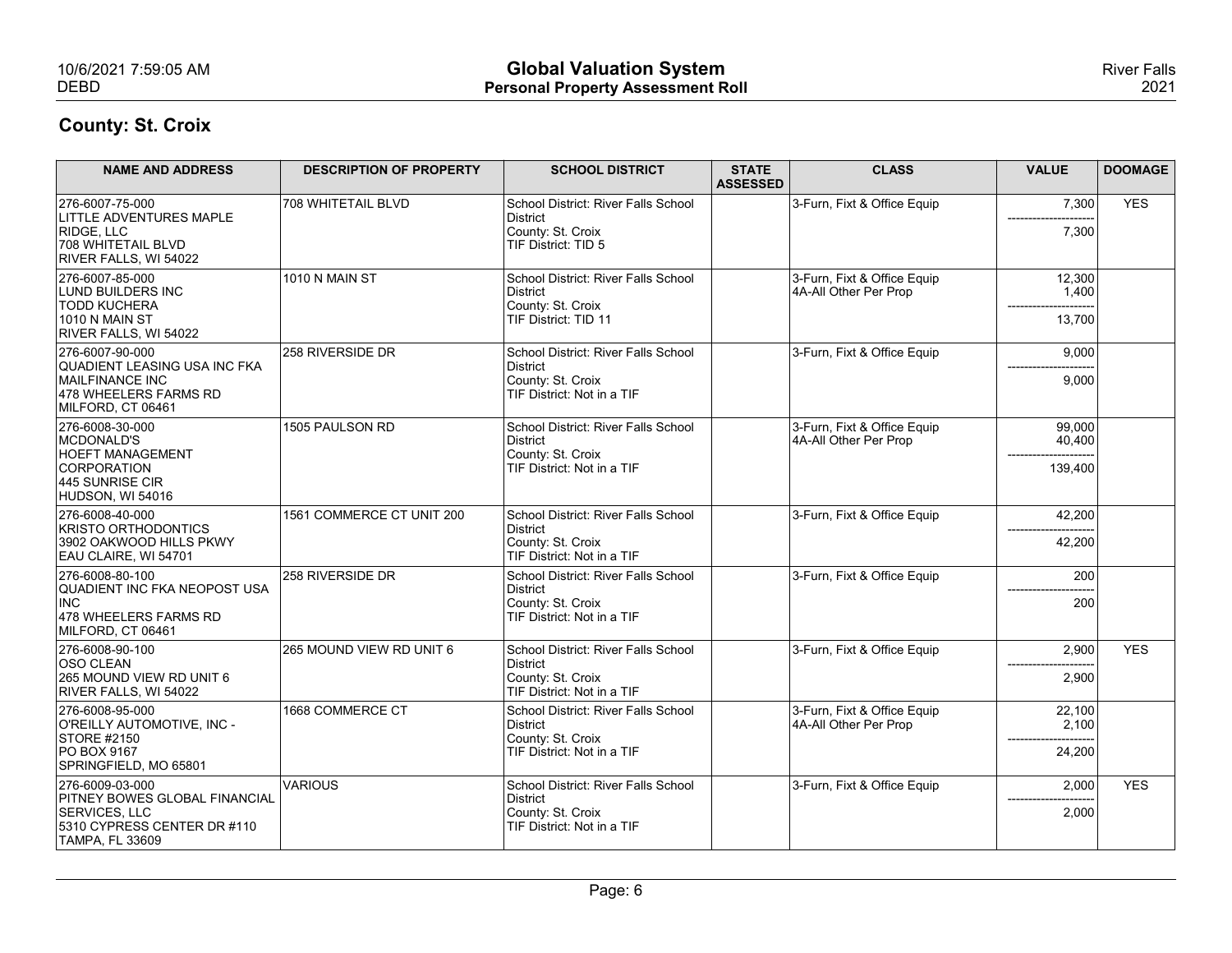| 10/6/2021 7:59:05 AM<br><b>DEBD</b>                                                                                                              |                                | <b>Global Valuation System</b><br><b>Personal Property Assessment Roll</b>                         |                                 |                                                      |                       | <b>River Falls</b><br>2021 |
|--------------------------------------------------------------------------------------------------------------------------------------------------|--------------------------------|----------------------------------------------------------------------------------------------------|---------------------------------|------------------------------------------------------|-----------------------|----------------------------|
| <b>County: St. Croix</b>                                                                                                                         |                                |                                                                                                    |                                 |                                                      |                       |                            |
| <b>NAME AND ADDRESS</b>                                                                                                                          | <b>DESCRIPTION OF PROPERTY</b> | <b>SCHOOL DISTRICT</b>                                                                             | <b>STATE</b><br><b>ASSESSED</b> | <b>CLASS</b>                                         | <b>VALUE</b>          | <b>DOOMAGE</b>             |
| 276-6009-03-100<br><b>PITNEY BOWES GLOBAL FINANCIAL</b>                                                                                          | <b>VARIOUS</b>                 | School District: River Falls School<br>District                                                    |                                 | 3-Furn, Fixt & Office Equip                          | 8,900                 | <b>YES</b>                 |
| <b>SERVICES, LLC</b><br>5310 CYPRESS CENTER DR #110<br>TAMPA, FL 33609                                                                           |                                | County: St. Croix<br>TIF District: TID 10                                                          |                                 |                                                      | 8,900                 |                            |
| 276-6009-04-000<br><b>PITNEY BOWES, INC</b>                                                                                                      | <b>VARIOUS</b>                 | School District: River Falls School<br>District                                                    |                                 | 3-Furn, Fixt & Office Equip                          | 600                   |                            |
| 5310 CYPRESS CENTER DR #110<br><b>TANPA, FL 33609</b>                                                                                            |                                | County: St. Croix<br>TIF District: Not in a TIF                                                    |                                 |                                                      | 600                   |                            |
| 276-6009-25-000<br>REDBOX AUTOMATED RETAIL, LLC<br>PO BOX 72210<br>PHOENIX, AZ 85050                                                             | 1047 N MAIN ST                 | School District: River Falls School<br>District<br>County: St. Croix<br>TIF District: Not in a TIF |                                 | 4A-All Other Per Prop                                | 700<br>700            |                            |
| 276-6009-30-000<br><b>REM WISCONSIN III INC</b><br>DAVID HAUTANEN, BUSINESS<br><b>DIRECTOR</b><br>2205 W BELTLINE HWY # 203<br>MADISON, WI 53713 | 1050 N MAIN ST                 | School District: River Falls School<br>District<br>County: St. Croix<br>TIF District: TID 11       |                                 | 3-Furn, Fixt & Office Equip<br>4A-All Other Per Prop | 5,800<br>700<br>6,500 | <b>YES</b>                 |
| 276-6009-50-000                                                                                                                                  | 711 N MAIN ST                  | School District: River Falls School                                                                |                                 | 3-Furn, Fixt & Office Equip                          | 1,100                 |                            |
| RITZINGER OPTOMETRIC CLINIC SC<br><b>PO BOX 209</b><br>RIVER FALLS, WI 54022-0209                                                                |                                | District<br>County: St. Croix<br>TIF District: Not in a TIF                                        |                                 |                                                      | 1,100                 |                            |
| 276-6009-55-000<br><b>RIVER FALLS ACE HARDWARE</b><br>1163 N MAIN ST<br>RIVER FALLS, WI 54022                                                    | 1163 N MAIN ST                 | School District: River Falls School<br>District<br>County: St. Croix<br>TIF District: Not in a TIF |                                 | 3-Furn, Fixt & Office Equip                          | 46,800<br>46,800      |                            |
| 276-6009-60-000                                                                                                                                  | 702 N MAIN ST                  | School District: River Falls School                                                                |                                 | 4A-All Other Per Prop                                | 600                   | <b>YES</b>                 |
| KINNI CAFE<br><b>CHELSEA LEIGHTON</b><br>702 N MAIN ST<br>RIVER FALLS, WI 54022                                                                  |                                | District<br>County: St. Croix<br>TIF District: Not in a TIF                                        |                                 |                                                      | 600                   |                            |
| 276-6009-80-000                                                                                                                                  | 264 TROY ST                    | School District: River Falls School                                                                |                                 | 3-Furn, Fixt & Office Equip                          | 21,100                |                            |
| <b>RIVER CITY IRON WORX</b><br>COMMUNITY FITNESS CENTER<br>JESSE RIEMER<br>23 BRISTOL CT<br>HUDSON, WI 54016                                     |                                | District<br>County: St. Croix<br>TIF District: Not in a TIF                                        |                                 |                                                      | 21,100                |                            |
| 276-6010-60-000<br>RIVER MOON COFFEE ROASTING<br><b>COMPANY</b><br>265 MOUND VIEW RD UNIT 5<br>RIVER FALLS, WI 54022                             | 265 MOUND VIEW RD UNIT 5       | School District: River Falls School<br>District<br>County: St. Croix<br>TIF District: Not in a TIF | <b>YES</b>                      |                                                      |                       |                            |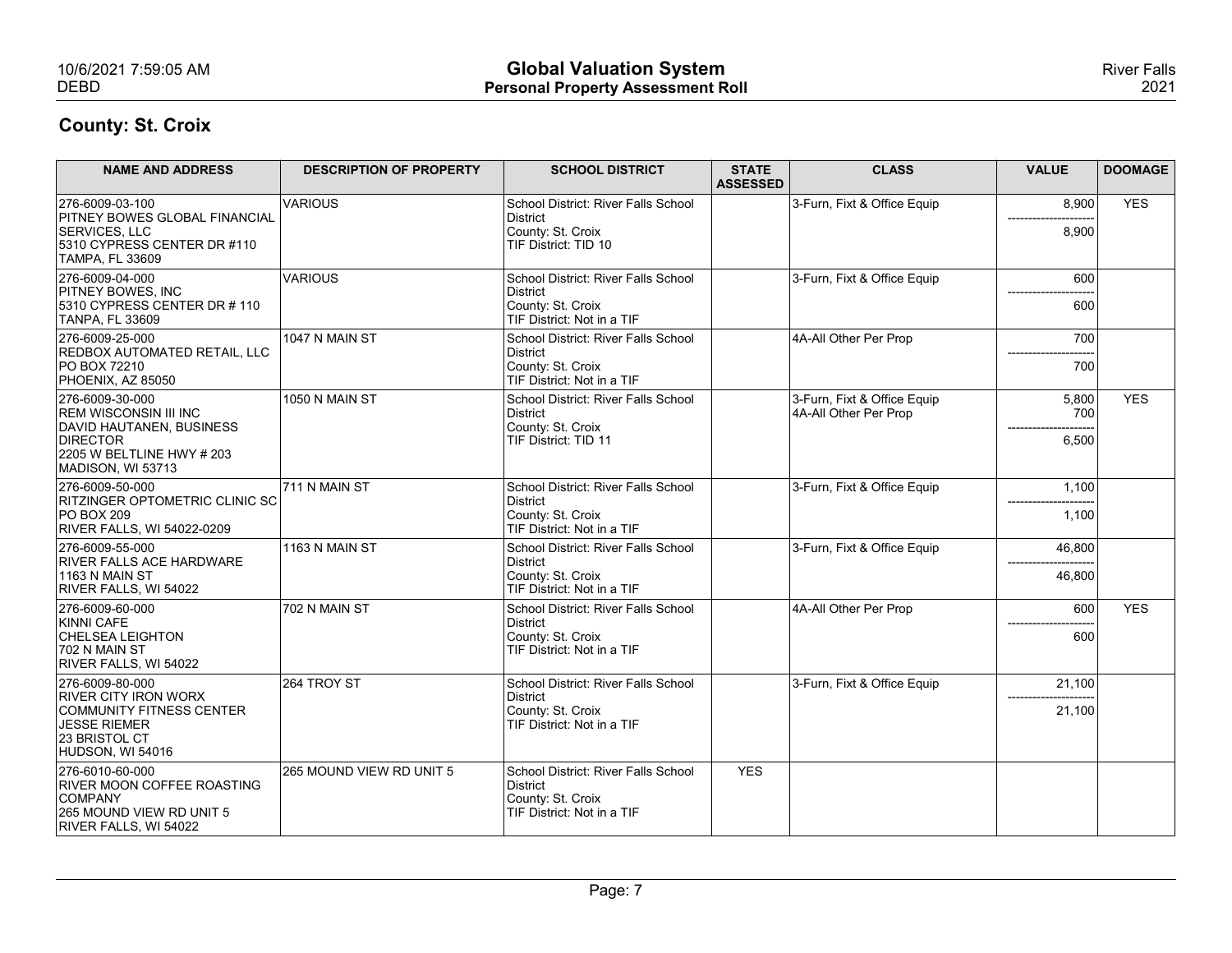| 10/6/2021 7:59:06 AM<br><b>DEBD</b>                                                                                                    |                                | <b>Global Valuation System</b><br><b>Personal Property Assessment Roll</b>                                                 |                                 |                                                      |                            | <b>River Falls</b><br>2021 |
|----------------------------------------------------------------------------------------------------------------------------------------|--------------------------------|----------------------------------------------------------------------------------------------------------------------------|---------------------------------|------------------------------------------------------|----------------------------|----------------------------|
| <b>County: St. Croix</b>                                                                                                               |                                |                                                                                                                            |                                 |                                                      |                            |                            |
| <b>NAME AND ADDRESS</b>                                                                                                                | <b>DESCRIPTION OF PROPERTY</b> | <b>SCHOOL DISTRICT</b>                                                                                                     | <b>STATE</b><br><b>ASSESSED</b> | <b>CLASS</b>                                         | <b>VALUE</b>               | <b>DOOMAGE</b>             |
| 276-6010-87-000<br><b>ROYAL CREDIT UNION</b><br><b>PO BOX 970</b>                                                                      | 1150 N MAIN ST                 | School District: River Falls School<br>District<br>County: St. Croix                                                       |                                 | 3-Furn, Fixt & Office Equip<br>4A-All Other Per Prop | 18,000<br>500              |                            |
| EAU CLAIRE, WI 54702-0970<br>276-6010-89-000<br>AMPLEXOR INC<br><b>ACCOUNTS PAYABLE</b><br>625 WHITETAIL BLVD<br>RIVER FALLS, WI 54022 | 625 WHITETAIL BLVD             | TIF District: Not in a TIF<br>School District: River Falls School<br>District<br>County: St. Croix<br>TIF District: TID 13 |                                 | 3-Furn, Fixt & Office Equip                          | 18,500<br>28,500<br>28,500 |                            |
| 276-6010-91-000<br>SARJU RIVER FALLS INC<br>2020 WILSON AVE<br>SOUTH ST PAUL, MN 55075                                                 | 708 N MAIN ST                  | School District: River Falls School<br>District<br>County: St. Croix<br>TIF District: TID 11                               |                                 | 3-Furn, Fixt & Office Equip                          | 24,200<br>$---$<br>24,200  | <b>YES</b>                 |
| 276-6011-00-000<br>SNAPPY DOG FOODS INC<br>265 MOUND VIEW RD UNIT 7<br>RIVER FALLS, WI 54016                                           | 265 MOUND VIEW RD UNIT 7       | School District: River Falls School<br>District<br>County: St. Croix<br>TIF District: Not in a TIF                         |                                 | 3-Furn, Fixt & Office Equip                          | 5,500<br>5,500             | <b>YES</b>                 |
| 276-6011-05-000<br><b>ST CROIX TAX, LLC</b><br>CONSTANCE L KELLY<br>1561 COMMERCE CT. STE 210<br>RIVER FALLS, WI 54022                 | 1561 COMMERCE CT, STE 210      | School District: River Falls School<br>District<br>County: St. Croix<br>TIF District: TID 11                               |                                 | 3-Furn, Fixt & Office Equip<br>4A-All Other Per Prop | 3,700<br>500<br>4,200      | <b>YES</b>                 |
| 276-6011-20-000<br><b>ST CROIX LANES</b><br>1153 N ST CROIX ST<br>RIVER FALLS, WI 54022                                                | 1153 ST CROIX ST               | School District: River Falls School<br>District<br>County: St. Croix<br>TIF District: Not in a TIF                         |                                 | 3-Furn, Fixt & Office Equip                          | 24,800<br>24,800           |                            |
| 276-6011-50-000<br>CYGNUS HOME SERVICES, LLC<br><b>PO BOX 4747</b><br>OAK BROOK, IL 60522                                              | 1050 BENSON ST                 | School District: River Falls School<br>District<br>County: St. Croix<br>TIF District: Not in a TIF                         |                                 | 3-Furn, Fixt & Office Equip<br>4A-All Other Per Prop | 400<br>400<br>800          |                            |
| 276-6011-65-000<br><b>SECURITY FINANCIAL BANK</b><br><b>PO BOX 210</b><br>212 W Prospect St<br>DURAND, WI 54736                        | 1561 COMMERCE CT               | School District: River Falls School<br>District<br>County: St. Croix<br>TIF District: Not in a TIF                         |                                 | 3-Furn, Fixt & Office Equip<br>4A-All Other Per Prop | 50,300<br>2,600<br>52,900  |                            |
| 276-6011-90-000<br>SHOPKO OPTICAL #4130<br>SHOPTIKAL, LLC<br>PO BOX 19060<br>GREEN BAY, WI 54307                                       | 1674 COMMERCE CT               | School District: River Falls School<br>District<br>County: St. Croix<br>TIF District: Not in a TIF                         |                                 | 3-Furn, Fixt & Office Equip<br>4A-All Other Per Prop | 92,100<br>100<br>92,200    |                            |
| 276-6011-93-000<br>SMUCKER FOODSERVICE, INC<br>PO BOX 3576<br>CHICAGO, IL 60654                                                        | VARIOUS                        | School District: River Falls School<br>District<br>County: St. Croix<br>TIF District: Not in a TIF                         |                                 | 3-Furn, Fixt & Office Equip                          | 2,400<br>2,400             |                            |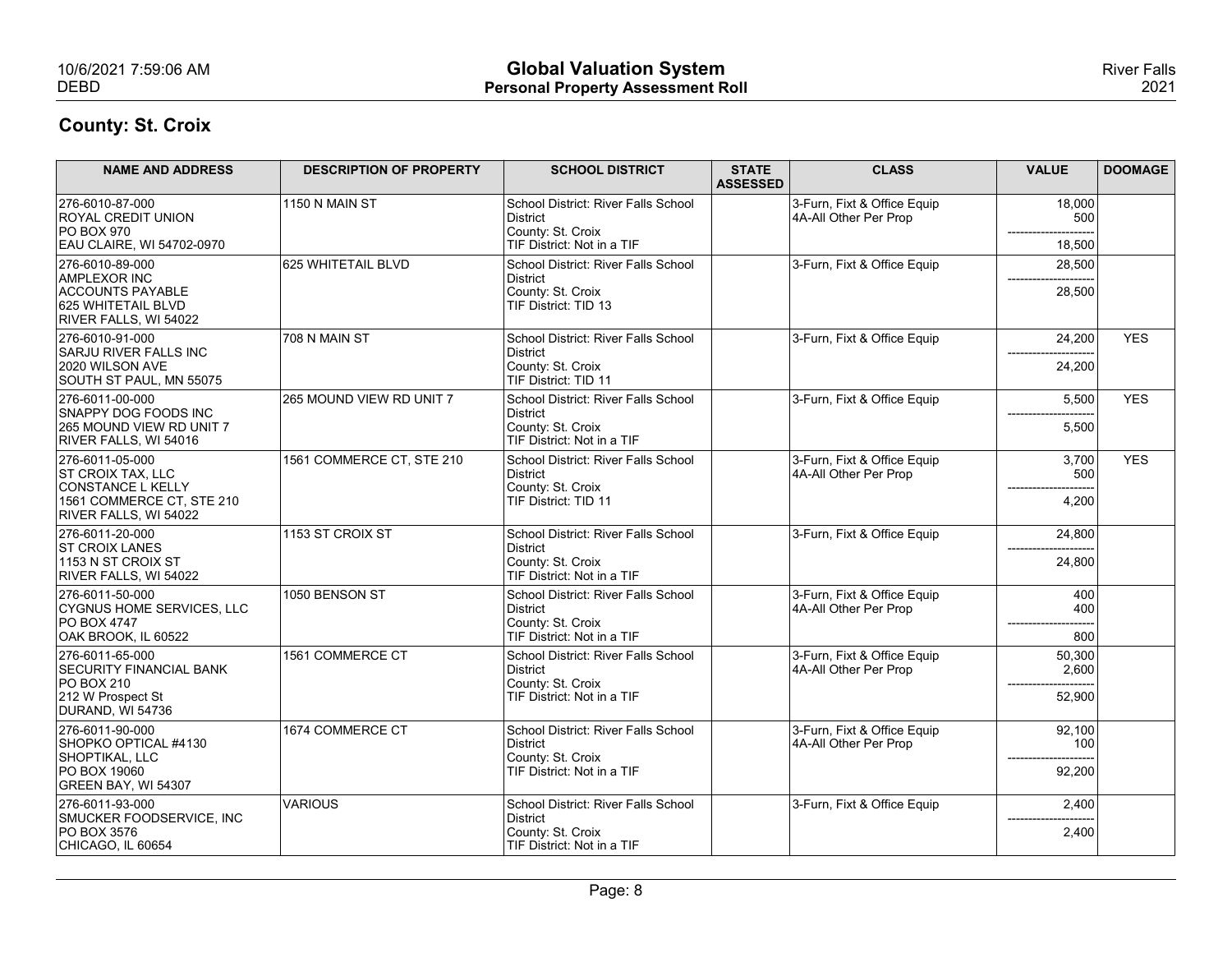| 10/6/2021 7:59:06 AM<br><b>DEBD</b>                                        |                                | <b>Global Valuation System</b><br><b>Personal Property Assessment Roll</b> |                                 |                                                      |                          | <b>River Falls</b><br>2021 |
|----------------------------------------------------------------------------|--------------------------------|----------------------------------------------------------------------------|---------------------------------|------------------------------------------------------|--------------------------|----------------------------|
| <b>County: St. Croix</b>                                                   |                                |                                                                            |                                 |                                                      |                          |                            |
| <b>NAME AND ADDRESS</b>                                                    | <b>DESCRIPTION OF PROPERTY</b> | <b>SCHOOL DISTRICT</b>                                                     | <b>STATE</b><br><b>ASSESSED</b> | <b>CLASS</b>                                         | <b>VALUE</b>             | <b>DOOMAGE</b>             |
| 276-6012-40-000<br>SUBWAY                                                  | 1583 PAULSON RD                | School District: River Falls School<br>District                            |                                 | 3-Furn, Fixt & Office Equip                          | 11,800                   |                            |
| <b>UPNORTH EATS INC</b><br><b>PO BOX 720</b><br>RIVER FALLS, WI 54022-0720 |                                | County: St. Croix<br>TIF District: Not in a TIF                            |                                 |                                                      | 11,800                   |                            |
| 276-6012-65-000<br>GEETA & SONS, LLC                                       | 1207 ST CROIX ST               | School District: River Falls School<br>District                            |                                 | 3-Furn, Fixt & Office Equip                          | 51,800                   | <b>YES</b>                 |
| JENISH BHAKTA<br>734 HWY 12<br>HUDSON, WI 54016                            |                                | County: St. Croix<br>TIF District: Not in a TIF                            |                                 |                                                      | 51,800                   |                            |
| 276-6012-80-000<br>TIMBER RIDGE APARTMENTS                                 | 1495 RIVERSIDE DR              | School District: River Falls School<br>District                            |                                 | 3-Furn, Fixt & Office Equip<br>4A-All Other Per Prop | 30,500<br>900            |                            |
| <b>PJD PROPERTIES II LLC</b><br>850 W PINE ST<br>EAGLE RIVER, WI 54541     |                                | County: St. Croix<br>TIF District: Not in a TIF                            |                                 |                                                      | 31,400                   |                            |
| 276-6012-85-000<br>PRIMERICA                                               | 1561 COMMERCE CT UNIT 100      | School District: River Falls School<br>District                            |                                 | 3-Furn, Fixt & Office Equip<br>4A-All Other Per Prop | 200<br>300               | <b>YES</b>                 |
| JEFFREY A MEYER<br>1561 COMMERCE CT #100                                   |                                | County: St. Croix<br>TIF District: Not in a TIF                            |                                 |                                                      | 500                      |                            |
| RIVER FALLS, WI 54022<br>276-6012-90-000                                   | 705 N MAIN ST UNIT A           | School District: River Falls School                                        |                                 | 3-Furn, Fixt & Office Equip                          | 11,100                   | <b>YES</b>                 |
| PUPPE, RON<br><b>RON PUPPE</b><br>3209 ARDEN DR                            |                                | District<br>County: St. Croix<br>TIF District: Not in a TIF                |                                 | 4A-All Other Per Prop                                | 3,100<br>14,200          |                            |
| WOODBURY, WI 55129<br>276-6013-00-000                                      | 707 N MAIN ST UNIT B           | School District: River Falls School                                        |                                 | 3-Furn, Fixt & Office Equip                          | 4,600                    | <b>YES</b>                 |
| TIP TOP NAILS<br>951 OAKDALE AVE                                           |                                | District<br>County: St. Croix                                              |                                 |                                                      | 4,600                    |                            |
| WEST ST PAUL, MN 55118<br>276-6013-05-000                                  | 264 TROY ST                    | TIF District: Not in a TIF<br>School District: River Falls School          |                                 | 4A-All Other Per Prop                                | 3,400                    | <b>YES</b>                 |
| <b>TOP SPEED TRAINING</b><br>JOHN HAJEWSKI                                 |                                | District<br>County: St. Croix                                              |                                 |                                                      | 3,400                    |                            |
| 264 TROY ST<br>RIVER FALLS, WI 54022                                       |                                | TIF District: Not in a TIF                                                 |                                 |                                                      |                          |                            |
| 276-6013-07-000<br>TRI CITY FOODS OF WISCONSIN,<br>INC                     | 1287 N MAIN ST                 | School District: River Falls School<br>District                            |                                 | 3-Furn, Fixt & Office Equip<br>4A-All Other Per Prop | 300<br>17,700            | <b>YES</b>                 |
| 4415 HIGHWAY 6<br>SUGARLAND, TX 77478                                      |                                | County: St. Croix<br>TIF District: Not in a TIF                            |                                 |                                                      | --------------<br>18,000 |                            |
| 276-6013-12-000<br>UPNORTH PAPA MURPHYS INC                                | 1589 PAULSON RD                | School District: River Falls School<br>District                            |                                 | 3-Furn, Fixt & Office Equip                          | 38,200                   |                            |
| <b>PO BOX 720</b><br>RIVER FALLS, WI 54022-0720                            |                                | County: St. Croix<br>TIF District: Not in a TIF                            |                                 |                                                      | 38,200                   |                            |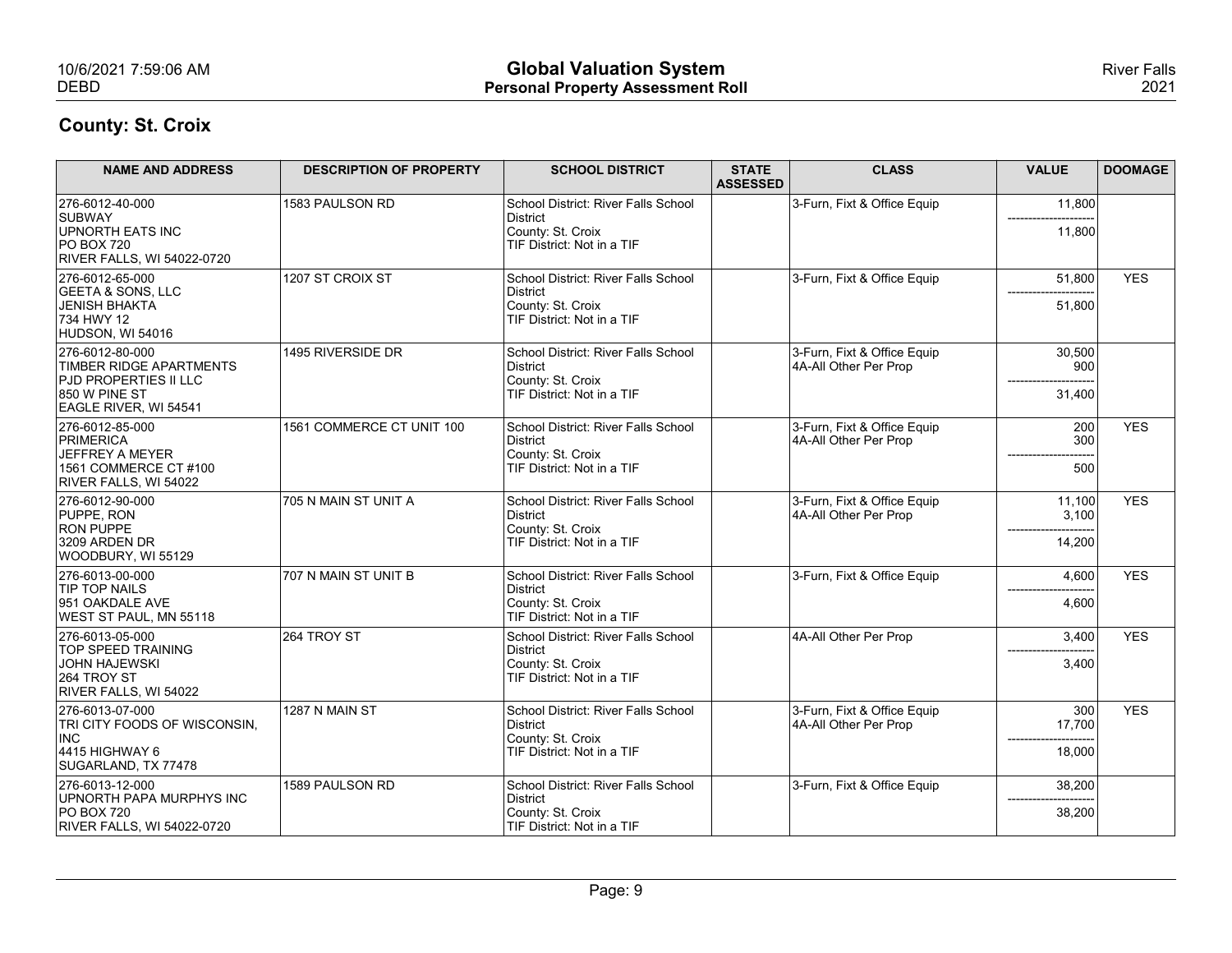| 10/6/2021 7:59:06 AM<br><b>DEBD</b>                                                                             |                                | <b>Global Valuation System</b><br><b>Personal Property Assessment Roll</b>                         |                                 |                                                      |                              | <b>River Falls</b><br>2021 |
|-----------------------------------------------------------------------------------------------------------------|--------------------------------|----------------------------------------------------------------------------------------------------|---------------------------------|------------------------------------------------------|------------------------------|----------------------------|
| <b>County: St. Croix</b>                                                                                        |                                |                                                                                                    |                                 |                                                      |                              |                            |
| <b>NAME AND ADDRESS</b>                                                                                         | <b>DESCRIPTION OF PROPERTY</b> | <b>SCHOOL DISTRICT</b>                                                                             | <b>STATE</b><br><b>ASSESSED</b> | <b>CLASS</b>                                         | <b>VALUE</b>                 | <b>DOOMAGE</b>             |
| 276-6013-17-000<br>US BANK NATIONAL ASSOCIATION<br>1310 MADRID ST #100<br>MARSHALL, MN 56258                    | 1687 E DIVISION ST             | School District: River Falls School<br>District<br>County: St. Croix<br>TIF District: Not in a TIF |                                 | 3-Furn, Fixt & Office Equip                          | 8,800<br>8,800               |                            |
| 276-6013-50-000<br>WALGREEN CO. 10585-S-PPT<br>300 WILMOT RD MS # 3301<br>DEERFIELD. IL 60015                   | 1047 N MAIN ST                 | School District: River Falls School<br>District<br>County: St. Croix<br>TIF District: Not in a TIF |                                 | 3-Furn, Fixt & Office Equip<br>4A-All Other Per Prop | 112,500<br>500<br>113,000    |                            |
| 276-6013-65-000<br>WAYPORT, INC<br>1010 PINE ST, 9E-L-01<br>ST LOUIS, MO 63101                                  | <b>VARIOUS</b>                 | School District: River Falls School<br>District<br>County: St. Croix<br>TIF District: Not in a TIF |                                 | 3-Furn, Fixt & Office Equip                          | 200<br>200                   |                            |
| 276-6013-75-000<br><b>WESTCONSIN CREDIT UNION</b><br><b>PO BOX 160</b><br>MENOMONIE, WI 54751-0160              | 1207 N MAIN ST                 | School District: River Falls School<br>District<br>County: St. Croix<br>TIF District: Not in a TIF |                                 | 3-Furn, Fixt & Office Equip<br>4A-All Other Per Prop | 79,100<br>3,300<br>82,400    |                            |
| 276-6013-80-000<br>WINFIELD SOLUTIONS, LLC<br>PO BOX 64101 - MS 5185<br>ST PAUL, MN 55164                       | 3336 CASEY ST                  | School District: River Falls School<br>District<br>County: St. Croix<br>TIF District: TID 10       |                                 | 3-Furn, Fixt & Office Equip<br>4A-All Other Per Prop | 268,900<br>71,800<br>340,700 |                            |
| 276-6013-90-000<br>WINFIELD SOLUTIONS, LLC<br>PO BOX 64101-MS 5185<br>ST PAUL, MN 55164                         | 723 COUNTY ROAD MM             | School District: River Falls School<br>District<br>County: St. Croix<br>TIF District: TID 12       |                                 | 3-Furn, Fixt & Office Equip<br>4A-All Other Per Prop | 28,100<br>1,200<br>29,300    |                            |
| 276-6014-00-000<br><b>FAIRVIEW CLINICS</b><br><b>PO BOX 9372</b><br>MINNEAPOLIS, MN 55440-9372                  | 1687 E DIVISION ST             | School District: River Falls School<br>District<br>County: St. Croix<br>TIF District: Not in a TIF |                                 | 3-Furn, Fixt & Office Equip<br>4A-All Other Per Prop | 98,600<br>20,000<br>118,600  |                            |
| 276-6014-25-000<br><b>CHEF LEONE LLC</b><br>709 N MAIN ST<br>RIVER FALLS, WI 54022                              | 709 N MAIN ST                  | School District: River Falls School<br>District<br>County: St. Croix<br>TIF District: Not in a TIF |                                 | 3-Furn, Fixt & Office Equip                          | 22,400<br>22,400             |                            |
| 276-6014-50-000<br><b>GEISSLER CPA, INC</b><br>DOUG GEISSLER<br><b>PO BOX 388</b><br>RIVER FALLS, WI 54022-0388 | 715 TROY ST                    | School District: River Falls School<br>District<br>County: St. Croix<br>TIF District: TID 11       |                                 | 3-Furn, Fixt & Office Equip                          | 7,400<br>7,400               |                            |
| 276-6015-20-000<br><b>EXPRESS EMPLOYMENT</b><br>PROFESSIONALS<br>MONICA WRIGHT<br>1561 COMMERCE CT #110         | 1561 COMMERCE CT UNIT 110      | School District: River Falls School<br>District<br>County: St. Croix<br>TIF District: Not in a TIF |                                 | 3-Furn, Fixt & Office Equip<br>4A-All Other Per Prop | 7,800<br>700<br>8,500        |                            |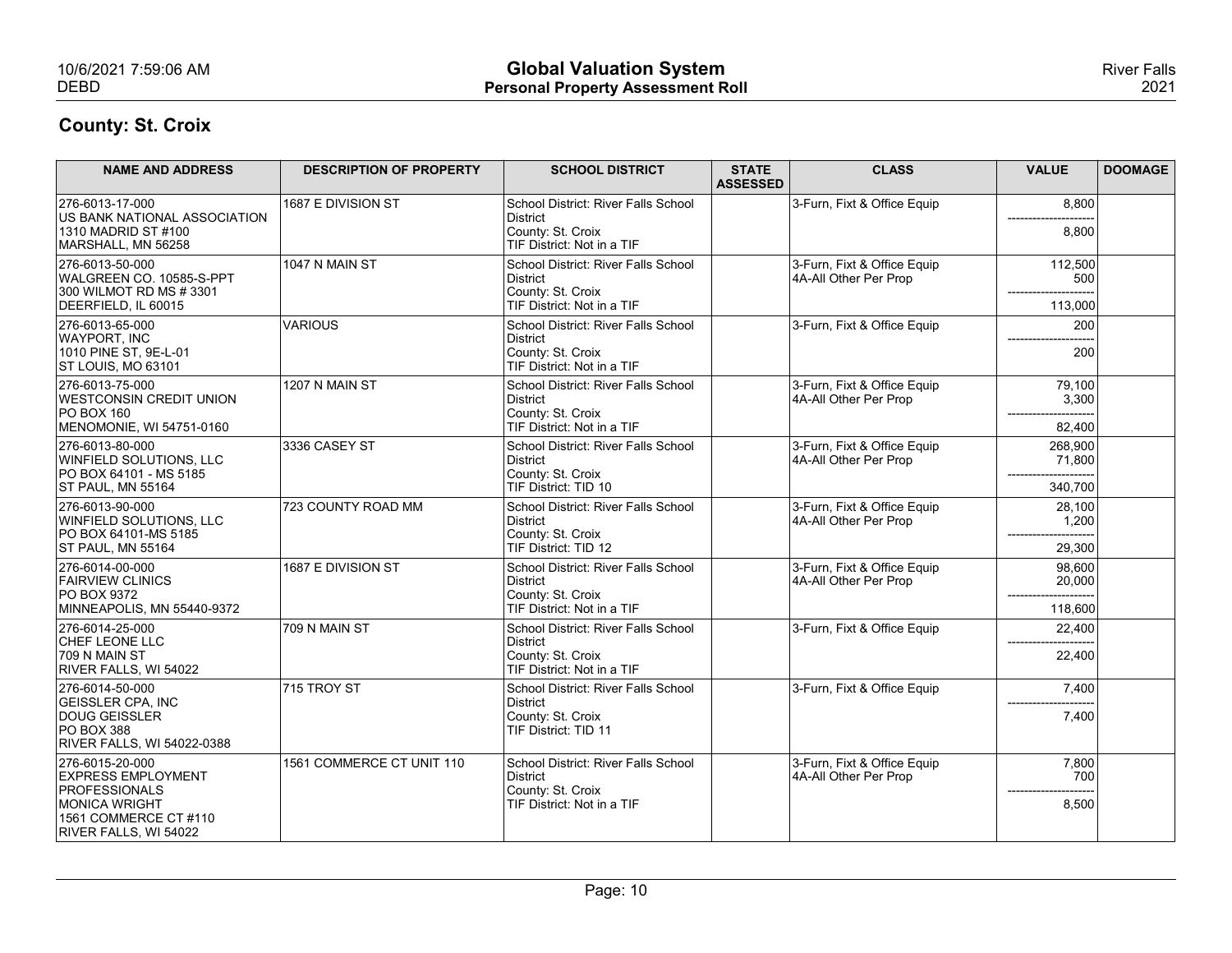| <b>Global Valuation System</b><br>10/6/2021 7:59:06 AM                                                                                                                      | <b>River Falls</b> |
|-----------------------------------------------------------------------------------------------------------------------------------------------------------------------------|--------------------|
| <b>DEBD</b><br><b>Personal Property Assessment Roll</b>                                                                                                                     | 2021               |
| <b>County: St. Croix</b>                                                                                                                                                    |                    |
|                                                                                                                                                                             |                    |
| <b>STATE</b><br><b>NAME AND ADDRESS</b><br><b>DESCRIPTION OF PROPERTY</b><br><b>SCHOOL DISTRICT</b><br><b>CLASS</b><br><b>VALUE</b><br><b>ASSESSED</b>                      | <b>DOOMAGE</b>     |
| 4A-All Other Per Prop<br>276-6015-60-000<br>1629 E DIVISION ST<br>School District: River Falls School<br>2,400<br>SODEXO OPERATIONS, LLC<br>District                        |                    |
| INTERNATIONAL APPRAISAL CO<br>County: St. Croix<br>2,400<br>TIF District: Not in a TIF<br>110 PLEASANT AVE<br>UPPER SADDLE RIVER, NJ 07458                                  |                    |
| 276-6015-70-000<br><b>VARIOUS</b><br>3-Furn, Fixt & Office Equip<br>School District: River Falls School<br>2,400                                                            |                    |
| ADT, LLC<br>District<br>PO BOX 54767<br>County: St. Croix<br>2,400<br>TIF District: Not in a TIF<br>LEXINGTON, KY 40555                                                     |                    |
| 576 TROY ST<br>276-6016-10-000<br>School District: River Falls School<br>3-Furn, Fixt & Office Equip<br>7,700                                                               |                    |
| <b>WELLS FARGO FINANCIAL LEASING,</b><br>District<br> INC<br>County: St. Croix<br>7,700                                                                                     |                    |
| TIF District: Not in a TIF<br>PO BOX 36200<br>BILLINGS, MT 59107                                                                                                            |                    |
| <b>VARIOUS</b><br>School District: River Falls School<br>3-Furn, Fixt & Office Equip<br>276-6016-20-000<br>5,100<br>GRAYHAWK LEASING, LLC<br>District                       |                    |
| 1412 MAIN ST STE 1500<br>County: St. Croix<br>5,100<br>TIF District: Not in a TIF<br>DALLAS, TX 75202                                                                       |                    |
| 276-6016-72-000<br>703 N MAIN ST UNIT A<br>School District: River Falls School<br>3-Furn, Fixt & Office Equip<br>2,600                                                      | <b>YES</b>         |
| <b>ANTHONY TOBACCO</b><br>District<br>------<br>County: St. Croix<br>703 N MAIN ST #A<br>2,600                                                                              |                    |
| TIF District: Not in a TIF<br>RIVER FALLS, WI 54022<br>1629 E DIVISION ST<br>3-Furn, Fixt & Office Equip<br>276-6016-73-000<br>School District: River Falls School<br>4,100 |                    |
| <b>XEROX CORPORATION</b><br>District<br>County: St. Croix<br><b>TAX DEPT</b><br>4,100                                                                                       |                    |
| <b>PO BOX 9601</b><br>TIF District: Not in a TIF<br>WEBSTER, NY 14580                                                                                                       |                    |
| 276-6016-74-000<br>1777 PAULSON RD<br>3-Furn, Fixt & Office Equip<br>700<br>School District: River Falls School                                                             | <b>YES</b>         |
| <b>PRIMO WATER CORPORATION</b><br>District<br>101 N CHERRY ST, STE 501<br>County: St. Croix<br>700                                                                          |                    |
| TIF District: Not in a TIF<br>WINSTON-SALEM, NC 27101<br>702 TROY ST<br>3-Furn, Fixt & Office Equip<br>276-6016-78-000<br>School District: River Falls School<br>4,200      |                    |
| TIAA COMMERCIAL FINANCE, INC<br>District<br>County: St. Croix<br>630 N CENTRAL EXPY #A<br>4,200                                                                             |                    |
| TIF District: TID 11<br><b>PLANO, TX 75074</b>                                                                                                                              |                    |
| 1629 E DIVISION ST<br>276-6016-79-000<br>School District: River Falls School<br>3-Furn, Fixt & Office Equip<br>2,100                                                        |                    |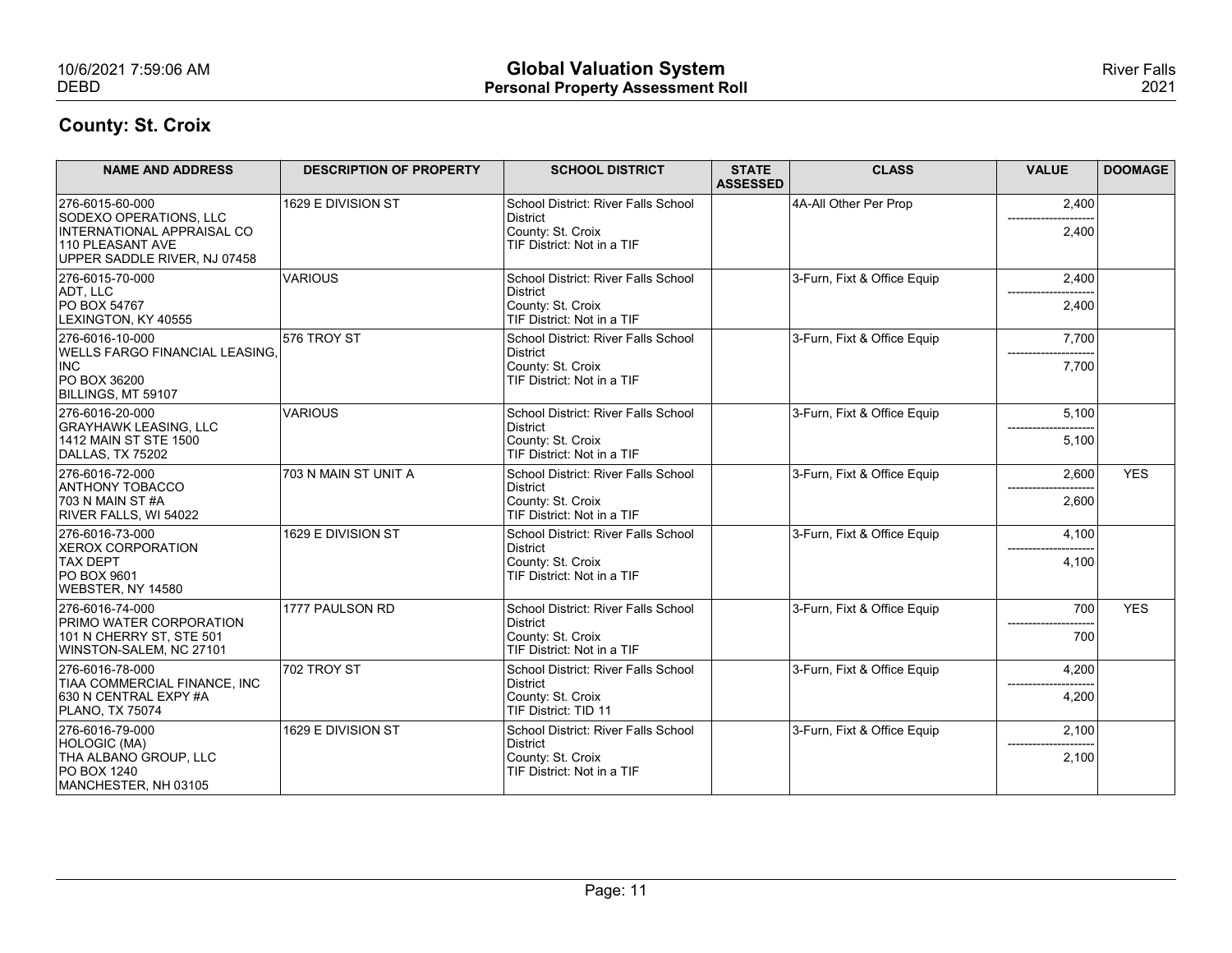| 10/6/2021 7:59:06 AM<br><b>DEBD</b>                                                                                                      |                                | <b>Global Valuation System</b><br><b>Personal Property Assessment Roll</b>                         |                                 |                                                      |                              | <b>River Falls</b><br>2021 |
|------------------------------------------------------------------------------------------------------------------------------------------|--------------------------------|----------------------------------------------------------------------------------------------------|---------------------------------|------------------------------------------------------|------------------------------|----------------------------|
| <b>County: St. Croix</b><br><b>NAME AND ADDRESS</b>                                                                                      | <b>DESCRIPTION OF PROPERTY</b> | <b>SCHOOL DISTRICT</b>                                                                             | <b>STATE</b><br><b>ASSESSED</b> | <b>CLASS</b>                                         | <b>VALUE</b>                 | <b>DOOMAGE</b>             |
| 276-6016-81-000<br>H & R BLOCK EASTERN<br><b>ENTERPRISES INC.</b><br>ONE H & R BLOCK WAY<br>PROPERTY TAX #14419<br>KANSAS CITY, MO 64105 | 1686 COMMERCE CT               | School District: River Falls School<br>District<br>County: St. Croix<br>TIF District: Not in a TIF |                                 | 3-Furn, Fixt & Office Equip<br>4A-All Other Per Prop | 16,000<br>11,000<br>27,000   |                            |
| 276-6016-82-000<br>DOLLAR TREE STORES INC.<br>PO BOX 460389 - DEPT 120<br>HOUSTON, TX 77056                                              | 1174 N MAIN ST                 | School District: River Falls School<br>District<br>County: St. Croix<br>TIF District: Not in a TIF |                                 | 3-Furn, Fixt & Office Equip                          | 81,400<br>81,400             |                            |
| 276-6016-84-000<br>CULVER'S<br>RF BURGERS, LLC<br>$ 415 \text{ W W} \text{SCON}$ SIN ST#2<br>SPARTA, WI 54656                            | 1109 N MAIN ST                 | School District: River Falls School<br>District<br>County: St. Croix<br>TIF District: Not in a TIF |                                 | 3-Furn, Fixt & Office Equip<br>4A-All Other Per Prop | 260,300<br>38,100<br>298,400 |                            |
| 276-6016-87-000<br>VITALITY FOODSERVICE, INC.<br>C/O RYAN, LLC<br>PO BOX 4900 - Dept 170<br>SCOTTSDALE, AZ 85261                         | 1629 E DIVISION ST             | School District: River Falls School<br>District<br>County: St. Croix<br>TIF District: Not in a TIF |                                 | 3-Furn, Fixt & Office Equip                          | 5,400<br>5,400               |                            |
| 276-6016-88-000<br>ALDI INC. (WISCONSIN)<br>PO BOX 460049<br><b>RYAN LLC</b><br>HOUSTON, TX 77056                                        | 1567 SULLIVAN CT               | School District: River Falls School<br>District<br>County: St. Croix<br>TIF District: Not in a TIF |                                 | 3-Furn, Fixt & Office Equip<br>4A-All Other Per Prop | 386,500<br>13,500<br>400,000 |                            |
| 276-6016-89-000<br><b>WABASHA LEASING LLC</b><br>PO BOX 80615<br>INDIANAPOLIS, IN 46280                                                  | <b>VARIOUS</b>                 | School District: River Falls School<br>District<br>County: St. Croix<br>TIF District: Not in a TIF |                                 | 3-Furn, Fixt & Office Equip                          | 7,200<br>7,200               |                            |
| 276-6017-00-000<br><b>AMERIGAS PROPANE LP</b><br><b>PO BOX 798</b><br>VALLEY FORGE, PA 19482                                             | VARIOUS                        | School District: River Falls School<br>District<br>County: St. Croix<br>TIF District: Not in a TIF |                                 | 4A-All Other Per Prop                                | 500<br>500                   |                            |
| 276-6017-10-000<br><b>FARMER BROS CO</b><br>1912 FARMER BROTHERS DR<br>NORTHLAKE, TX 76262                                               | <b>VARIOUS</b>                 | School District: River Falls School<br>District<br>County: St. Croix<br>TIF District: Not in a TIF |                                 | 3-Furn, Fixt & Office Equip                          | 1,800<br>1,800               |                            |
| 276-6017-20-000<br>RICOH USA, INC<br><b>PO BOX 3850</b><br>MANCHESTER, NH 03105                                                          | 704 N MAIN ST                  | School District: River Falls School<br>District<br>County: St. Croix<br>TIF District: TID 11       |                                 | 3-Furn, Fixt & Office Equip                          | 1,000<br>1,000               |                            |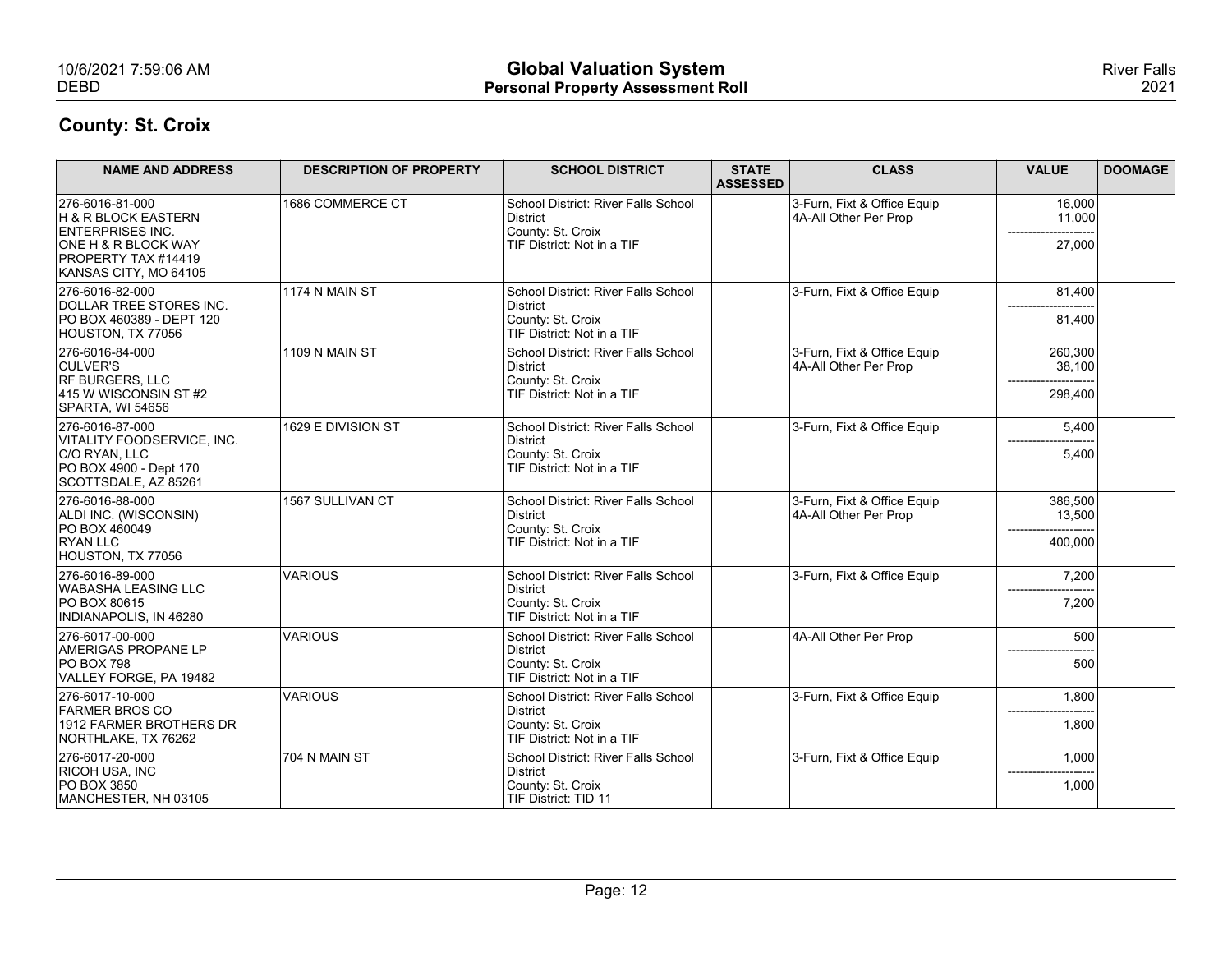| 10/6/2021 7:59:06 AM                                                                                                      |                                | <b>Global Valuation System</b>                                                                                             |                                 |                                                      |                                       | <b>River Falls</b> |
|---------------------------------------------------------------------------------------------------------------------------|--------------------------------|----------------------------------------------------------------------------------------------------------------------------|---------------------------------|------------------------------------------------------|---------------------------------------|--------------------|
| <b>DEBD</b>                                                                                                               |                                | <b>Personal Property Assessment Roll</b>                                                                                   |                                 |                                                      |                                       | 2021               |
| <b>County: St. Croix</b>                                                                                                  |                                |                                                                                                                            |                                 |                                                      |                                       |                    |
| <b>NAME AND ADDRESS</b>                                                                                                   | <b>DESCRIPTION OF PROPERTY</b> | <b>SCHOOL DISTRICT</b>                                                                                                     | <b>STATE</b><br><b>ASSESSED</b> | <b>CLASS</b>                                         | <b>VALUE</b>                          | <b>DOOMAGE</b>     |
| 276-6017-30-000<br>ALLINA HEALTH RIVER FALLS                                                                              | 1617 E DIVISION ST             | School District: River Falls School<br>District                                                                            |                                 | 3-Furn, Fixt & Office Equip<br>4A-All Other Per Prop | 446,000<br>1,743,800                  |                    |
| <b>CLINIC</b><br><b>ALLINA HEALTH SYSTEM</b><br>PO BOX 43 - MAIL ROUTE 10890<br>MINNEAPOLIS, MN 55440                     |                                | County: St. Croix<br>TIF District: Not in a TIF                                                                            |                                 |                                                      | 2,189,800                             |                    |
| 276-6017-40-000<br><b>TW VENDING</b><br>3329 CASEY ST<br>RIVER FALLS, WI 54022                                            | 3329 CASEY ST                  | School District: River Falls School<br>District<br>County: St. Croix<br>TIF District: TID 10                               |                                 | 3-Furn, Fixt & Office Equip                          | 7,700<br>7,700                        | <b>YES</b>         |
| 276-6017-50-000<br>S & D COFFEE, INC<br>2500 WESTFIELD DRIVE BLDG 1<br><b>STE 202</b><br>ELGRIN, IL 60124                 | 1663 E DIVISIION ST            | School District: River Falls School<br>District<br>County: St. Croix<br>TIF District: Not in a TIF                         |                                 | 3-Furn, Fixt & Office Equip                          | 500<br>---------------------<br>500   |                    |
| 276-6017-60-000<br>EDWARD D JONES & CO, LLP<br>DBA BRANCH TAX #98199<br>PO BOX 66528<br><b>ATTN BRANCH TAX</b>            | 714 N MAIN ST                  | School District: River Falls School<br>District<br>County: St. Croix<br>TIF District: TID 11                               |                                 | 3-Furn, Fixt & Office Equip<br>4A-All Other Per Prop | 9,100<br>2,600<br>11,700              |                    |
| ST LOUIS, MO 63166-6528<br>276-6017-70-000<br>ABBVIE US, LLC<br><b>PO BOX 80615</b>                                       | 1629 E DIVISION                | School District: River Falls School<br>District<br>County: St. Croix                                                       |                                 | 3-Furn, Fixt & Office Equip                          | 600<br>600                            |                    |
| INDIANAPOLIS, IN 46280<br>276-6017-80-000<br>DATA SALES CO, INC<br>3450 W BURNSVILLE PKWY                                 | 183 E POMEROY ST               | TIF District: Not in a TIF<br>School District: River Falls School<br>District<br>County: St. Croix                         |                                 | 3-Furn, Fixt & Office Equip                          | 1,200<br>1,200                        |                    |
| BURNSVILLE, MN 55337<br>276-6017-90-000<br><b>ARAMARK REFRSHMENT</b><br>SERVICES, LLC<br>PO BOX 30286                     | 625 WHITETAIL BLVD             | TIF District: Not in a TIF<br>School District: River Falls School<br>District<br>County: St. Croix<br>TIF District: TID 13 |                                 | 4A-All Other Per Prop                                | 200<br>200                            |                    |
| PHILDELPHIA, PA 19103<br>276-6018-00-000<br><b>RF NUTRITION</b><br>665 N MAIN ST                                          | 665 N MAIN ST                  | School District: River Falls School<br>District<br>County: St. Croix                                                       |                                 | 3-Furn, Fixt & Office Equip<br>4A-All Other Per Prop | 1,500<br>2,000<br>------------------- | <b>YES</b>         |
| RIVER FALLS, WI 54022<br>276-6018-10-000<br><b>BEAUTY BY BRITNEY HAIR SALON</b><br>142 SUMMIT RD<br>RIVER FALLS, WI 54022 | 142 SUMMIT RD                  | TIF District: TID 11<br>School District: River Falls School<br>District<br>County: St. Croix<br>TIF District: TID 11       |                                 | 3-Furn, Fixt & Office Equip<br>4A-All Other Per Prop | 3,500<br>1,700<br>2,200<br>3,900      | <b>YES</b>         |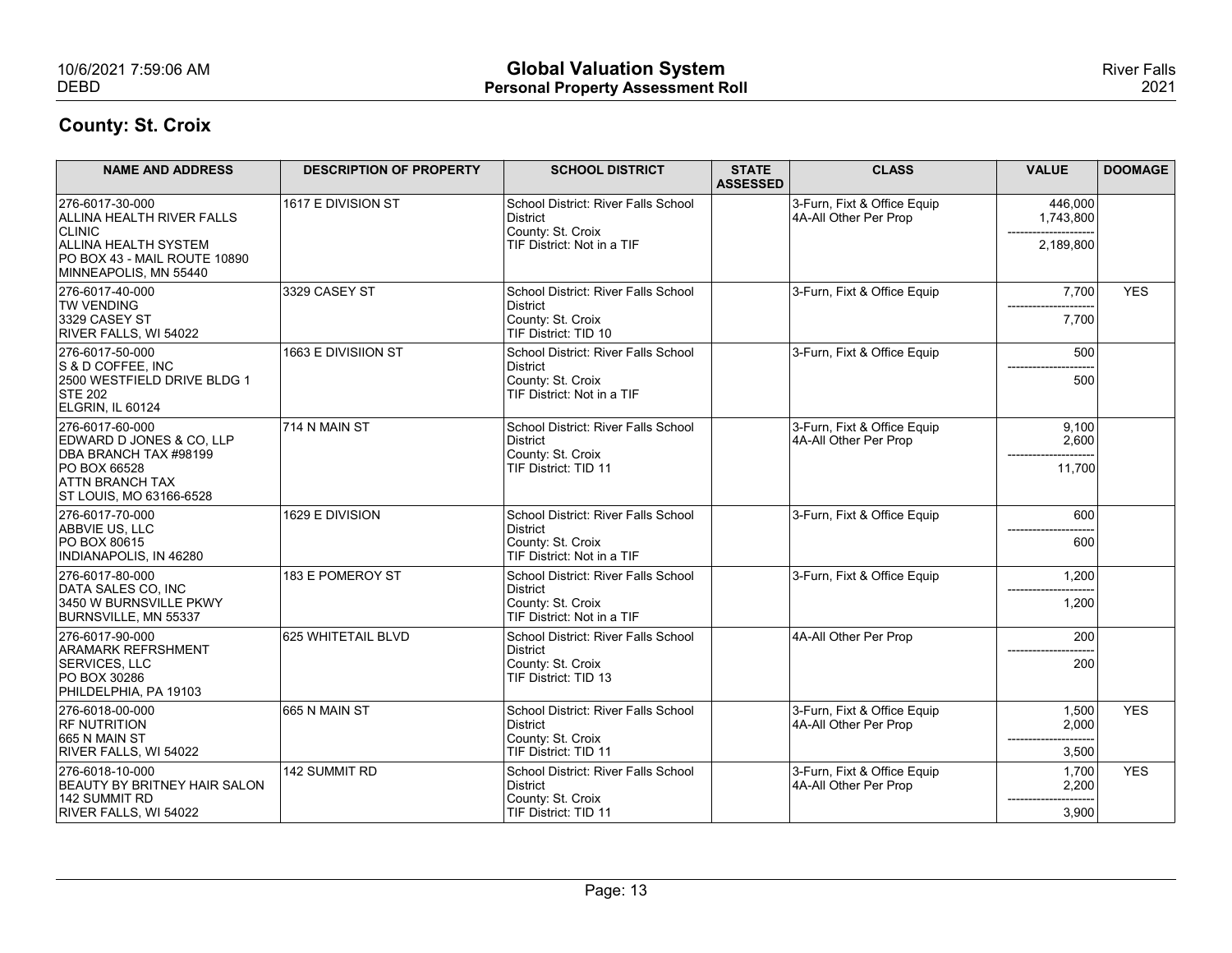| 10/6/2021 7:59:06 AM<br><b>DEBD</b>                                                                                                  |                                | <b>Global Valuation System</b><br><b>Personal Property Assessment Roll</b>                         |                                 |                                                      |                          | <b>River Falls</b><br>2021 |
|--------------------------------------------------------------------------------------------------------------------------------------|--------------------------------|----------------------------------------------------------------------------------------------------|---------------------------------|------------------------------------------------------|--------------------------|----------------------------|
| <b>County: St. Croix</b>                                                                                                             |                                |                                                                                                    |                                 |                                                      |                          |                            |
| <b>NAME AND ADDRESS</b>                                                                                                              | <b>DESCRIPTION OF PROPERTY</b> | <b>SCHOOL DISTRICT</b>                                                                             | <b>STATE</b><br><b>ASSESSED</b> | <b>CLASS</b>                                         | <b>VALUE</b>             | <b>DOOMAGE</b>             |
| 276-6018-20-000<br><b>SUPERIOR GARAGE FLOOR</b><br>838 BENSON ST<br>RIVER FALLS, WI 54022                                            | 838 BENSON ST                  | School District: River Falls School<br>District<br>County: St. Croix<br>TIF District: Not in a TIF |                                 | 3-Furn, Fixt & Office Equip<br>4A-All Other Per Prop | 1,500<br>2,000<br>3,500  | <b>YES</b>                 |
| 276-6018-30-000<br><b>RIVER FALLS SPINE CHIROPRACTIC</b><br><b>&amp; WELLNESS CENTER</b><br>$ 714 N$ MAN ST<br>RIVER FALLS, WI 54022 | 714 N MAN ST                   | School District: River Falls School<br>District<br>County: St. Croix<br>TIF District: TID 11       |                                 | 3-Furn, Fixt & Office Equip<br>4A-All Other Per Prop | 7,800<br>3,500<br>11,300 | <b>YES</b>                 |
| 276-8000-00-000<br>AIR MOTION SYSTEMS, INC<br>674 HIGHLAND DR<br>RIVER FALLS, WI 54022                                               | 674 HIGHLAND DR                | School District: River Falls School<br>District<br>County: St. Croix<br>TIF District: TID 13       | YES                             |                                                      |                          |                            |
| 276-8000-10-000<br><b>BRANHAM IN W C</b><br>398 TROY ST<br>RIVER FALLS, WI 54022                                                     | 398 TROY ST                    | School District: River Falls School<br>District<br>County: St. Croix<br>TIF District: Not in a TIF | YES                             |                                                      |                          |                            |
| 276-8000-12-000<br>CRYSTAL FINISHING SYSTEMS INC<br><b>2608 ROSS AVE</b><br>SCHOFIELD, WI 54476                                      | 333 TROY ST                    | School District: River Falls School<br>District<br>County: St. Croix<br>TIF District: Not in a TIF | YES                             |                                                      |                          |                            |
| 276-8000-15-000<br><b>DESIGNER PRODUCTS LLC</b><br>702 TROY ST<br>RIVER FALLS, WI 54022                                              | 702 TROY ST                    | School District: River Falls School<br>District<br>County: St. Croix<br>TIF District: TID 11       | YES                             |                                                      |                          |                            |
| 276-8000-25-000<br><b>FASHIONAIRE INC</b><br><b>SASSETTI &amp; CO</b><br>7001 NORTH AVE STE 203<br>OAK PARK, IL 60301                | 608 CLARK ST                   | School District: River Falls School<br>District<br>County: St. Croix<br>TIF District: Not in a TIF | YES                             |                                                      |                          |                            |
| 276-8000-73-000<br><b>STRATASYS INC</b><br>949 ANTLER CT<br>RIVER FALLS, WI 54022                                                    | 949 ANTLER CT                  | School District: River Falls School<br>District<br>County: St. Croix<br>TIF District: TID 5        | <b>YES</b>                      |                                                      |                          |                            |
| 276-8001-10-000<br>MINNESOTA BEST MAID COOKIE<br>$ CO.$ INC<br>1147 BENSON ST<br>RIVER FALLS, WI 54022                               | 1147 BENSON ST                 | School District: River Falls School<br>District<br>County: St. Croix<br>TIF District: Not in a TIF | YES                             |                                                      |                          |                            |
| 276-8001-15-000<br>NCCM COMPANY LLC<br>2555 PRAIRIE DR<br>RIVER FALLS, WI 54022                                                      | 2555 PRAIRIE DR                | School District: River Falls School<br>District<br>County: St. Croix<br>TIF District: TID 5        | YES                             |                                                      |                          |                            |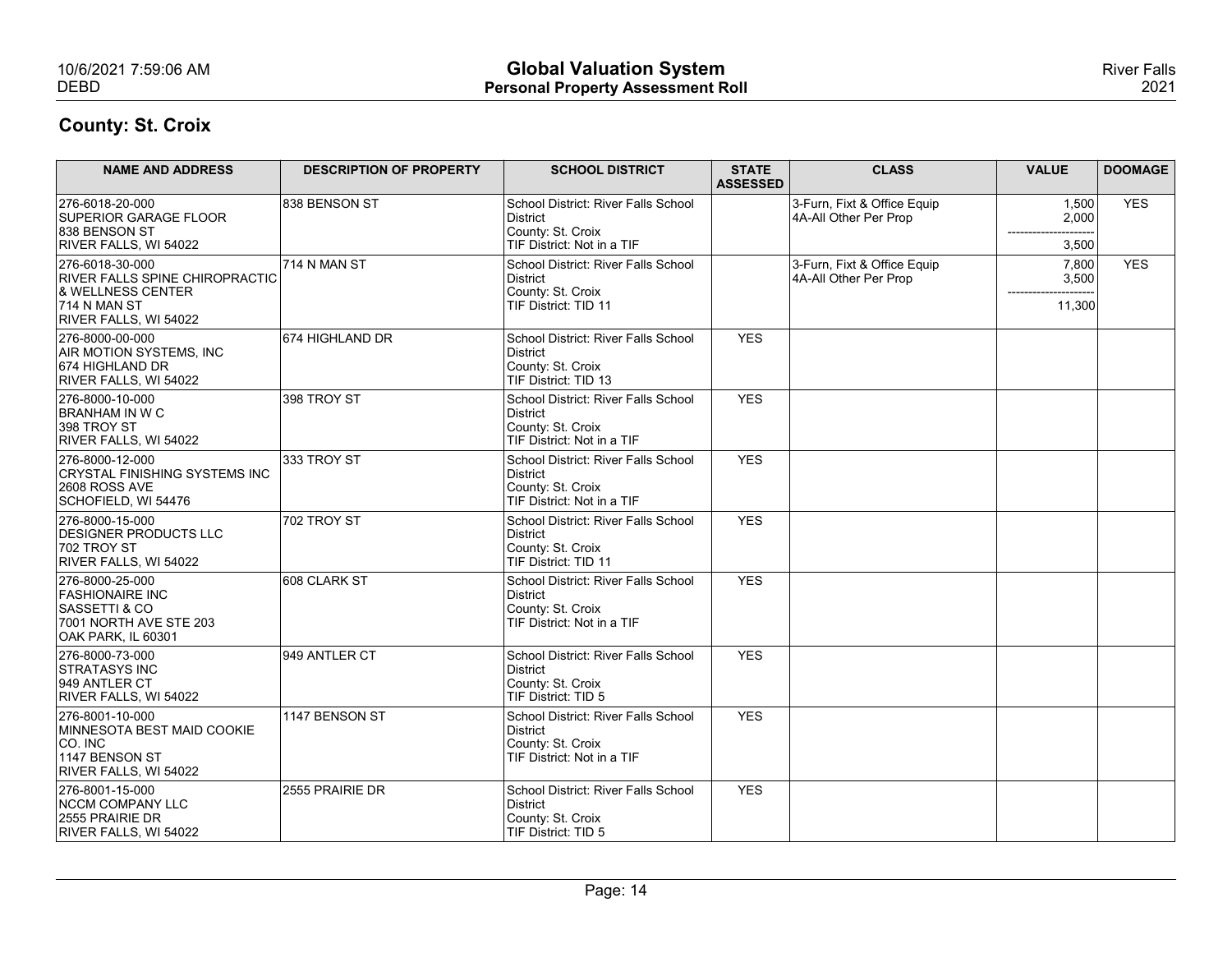| 10/6/2021 7:59:06 AM<br><b>DEBD</b>                                                             |                                | <b>Global Valuation System</b><br><b>Personal Property Assessment Roll</b>                         |                                 |              |              | <b>River Falls</b><br>2021 |
|-------------------------------------------------------------------------------------------------|--------------------------------|----------------------------------------------------------------------------------------------------|---------------------------------|--------------|--------------|----------------------------|
| <b>County: St. Croix</b>                                                                        |                                |                                                                                                    |                                 |              |              |                            |
| <b>NAME AND ADDRESS</b>                                                                         | <b>DESCRIPTION OF PROPERTY</b> | <b>SCHOOL DISTRICT</b>                                                                             | <b>STATE</b><br><b>ASSESSED</b> | <b>CLASS</b> | <b>VALUE</b> | <b>DOOMAGE</b>             |
| 276-8001-20-000<br>NELA TERRES REGISTER GROUP                                                   | 610 WHITETAIL BLVD             | School District: River Falls School<br>District                                                    | YES                             |              |              |                            |
| <b>INC</b><br>610 WHITETAIL BLVD<br>RIVER FALLS, WI 54022                                       |                                | County: St. Croix<br>TIF District: TID 5                                                           |                                 |              |              |                            |
| 276-8001-40-000<br>MAGMA FLOORING, LLC<br><b>283 TROY ST</b><br>RIVER FALLS, WI 54022           | 283 TROY ST                    | School District: River Falls School<br>District<br>County: St. Croix<br>TIF District: Not in a TIF | <b>YES</b>                      |              |              |                            |
| 276-8001-50-000<br>QUADION CORPORATION<br>DAVE ANDERSON<br>1100 XENIUM LN<br>PLYMOUTH, MN 55441 | 434 HIGHLAND DR                | School District: River Falls School<br>District<br>County: St. Croix<br>TIF District: TID 5        | YES                             |              |              |                            |
| 276-8001-80-000<br>IVERSON LASER ENGRAVING, INC<br>703 ST CROIX ST<br>RIVER FALLS, WI 54022     | 703 ST CROIX ST                | School District: River Falls School<br>District<br>County: St. Croix<br>TIF District: Not in a TIF | YES                             |              |              |                            |
| 276-8003-00-000<br><b>RUSH RIVER BREWING LLC</b><br>990 ANTLER RD<br>RIVER FALLS, WI 54022      | 990 ANTLER CT                  | School District: River Falls School<br>District<br>County: St. Croix<br>TIF District: TID 5        | YES                             |              |              |                            |
| 276-8003-10-000<br>REV MATERIALS HOLDINGS, LLC<br>1195 BENSON ST<br>RIVER FALLS, WI 54022       | 1195 BENSON ST                 | School District: River Falls School<br>District<br>County: St. Croix<br>TIF District: Not in a TIF | YES                             |              |              |                            |
| 276-8003-12-000<br><b>ANCHOR PAPER</b><br>480 BROADWAY ST<br>SAINT PAUL, MN 55101               | 2552 PRAIRIE DR                | School District: River Falls School<br>District<br>County: St. Croix<br>TIF District: TID 13       | YES                             |              |              |                            |
| 276-8003-13-000<br>INFINITE MATERIAL<br>N4660 1165TH ST<br>PRESCOTT, WI 54021                   | 1091 SUTHERLAND AVE            | School District: River Falls School<br>District<br>County: St. Croix<br>TIF District: TID 10       | YES                             |              |              |                            |
| 276-8003-14-000<br>O'KEEFE LLC<br>611 HIGHLAND DR<br>RIVER FALLS, WI 54022                      | 611 HIGHLAND DR                | School District: River Falls School<br>District<br>County: St. Croix<br>TIF District: TID 5        | YES                             |              |              |                            |